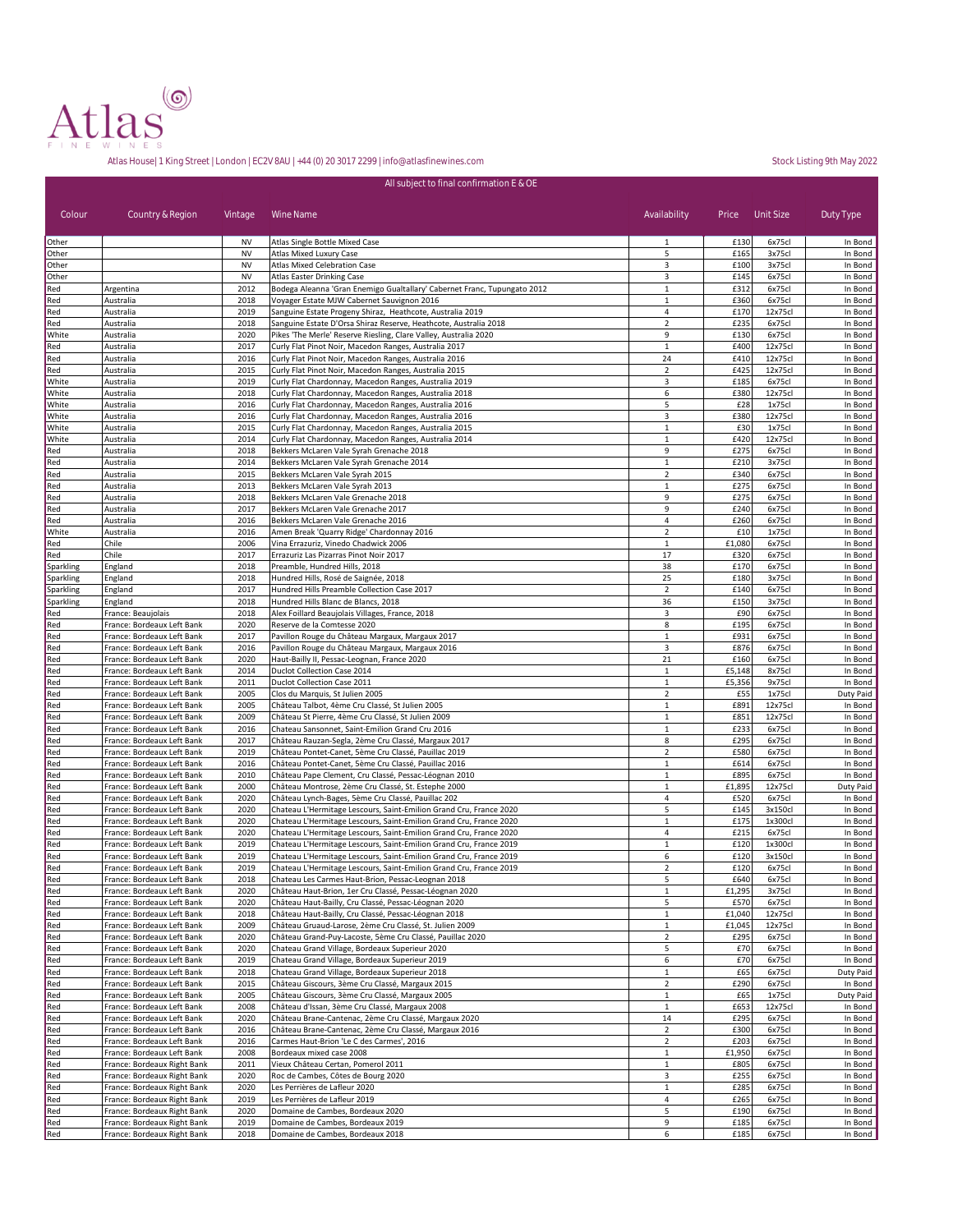| All subject to final confirmation E & OE |                                                            |              |                                                                                                                |                                |                  |                    |                    |  |
|------------------------------------------|------------------------------------------------------------|--------------|----------------------------------------------------------------------------------------------------------------|--------------------------------|------------------|--------------------|--------------------|--|
| Colour                                   | Country & Region                                           | Vintage      | Wine Name                                                                                                      | Availability                   | Price            | Unit Size          | Duty Type          |  |
| Red                                      | France: Bordeaux Right Bank                                | 2017         | Domaine de Cambes, Bordeaux 2017                                                                               | 7                              | £170             | 6x75cl             | In Bond            |  |
| Red                                      | France: Bordeaux Right Bank                                | 2020         | Château Tertre Roteboeuf, Grand Cru Classé, St Emilion 2020                                                    | 1                              | £785             | 6x75cl             | In Bond            |  |
| Red                                      | France: Bordeaux Right Bank                                | 2015         | Château Tertre Roteboeuf, Grand Cru Classé, St Emilion 2015                                                    | 1                              | £1,010           | 6x75cl             | In Bond            |  |
| Red<br>Red                               | France: Bordeaux Right Bank<br>France: Bordeaux Right Bank | 2014<br>2015 | Château Tertre Roteboeuf, Grand Cru Classé, St Emilion 2014<br>Chateau Petit-Figeac, Saint-Emilion 2015        | 1<br>$\overline{4}$            | £653<br>£60      | 6x75cl<br>1x75cl   | In Bond<br>In Bond |  |
| Red                                      | France: Bordeaux Right Bank                                | 2020         | Château Moulin Saint-Georges, Grand Cru, St Emilion 2020                                                       | $\overline{2}$                 | £135             | 6x75cl             | In Bond            |  |
| Red                                      | France: Bordeaux Right Bank                                | 2004         | Château Magdelaine, Grand Cru Classé, St Emilion 2004                                                          | $\mathbf{1}$                   | £569             | 12x75cl            | In Bond            |  |
| Red                                      | France: Bordeaux Right Bank                                | 2018         | Chateau l'If, Saint-Emilion Grand Cru 2018                                                                     | $\mathbf{1}$                   | £840             | 6x75cl             | In Bond            |  |
| Red                                      | France: Bordeaux Right Bank                                | 2017         | Chateau l'If, Saint-Emilion Grand Cru 2017                                                                     | $\overline{2}$                 | £475             | 3x75cl             | In Bond            |  |
| Red                                      | France: Bordeaux Right Bank                                | 2014         | Chateau l'If, Saint-Emilion Grand Cru 2014                                                                     | $\mathbf{1}$                   | £545             | 6x75cl             | In Bond            |  |
| Red                                      | France: Bordeaux Right Bank                                | 2012         | Chateau l'If, Saint-Emilion Grand Cru 2012                                                                     | $\mathbf{1}$                   | £594             | 6x75cl             | In Bond            |  |
| Red                                      | France: Bordeaux Right Bank                                | 2011<br>2010 | Château l'Evangile, Pomerol 2011                                                                               | $\mathbf{1}$<br>$\mathbf{1}$   | £600             | 3x150cl            | In Bond            |  |
| Red<br>Red                               | France: Bordeaux Right Bank<br>France: Bordeaux Right Bank | 2006         | Château l'Evangile, Pomerol 2010<br>Château l'Evangile, Pomerol 2006                                           | $\overline{2}$                 | £1,188<br>£1,325 | 6x75cl<br>12x75cl  | In Bond<br>In Bond |  |
| Red                                      | France: Bordeaux Right Bank                                | 2011         | Château Lafleur, Pomerol 2011                                                                                  | $\overline{2}$                 | £2,275           | 6x75cl             | In Bond            |  |
| Red                                      | France: Bordeaux Right Bank                                | 2008         | Chateau La Violette, Pomerol, France 2008                                                                      | $\mathbf{1}$                   | £2,376           | 6x150cl            | In Bond            |  |
| Red                                      | France: Bordeaux Right Bank                                | 2020         | Château La Conseillante, Pomerol 2020                                                                          | $\mathbf{1}$                   | £465             | 3x75cl             | In Bond            |  |
| Red                                      | France: Bordeaux Right Bank                                | 2020         | Chateau La Clotte, Saint-Emilion Grand Cru 2020                                                                | $\overline{7}$                 | £285             | 6x75cl             | In Bond            |  |
| Red                                      | France: Bordeaux Right Bank                                | 2019         | Chateau La Clotte, Saint-Emilion Grand Cru 2019                                                                | $\mathbf{1}$                   | £325             | 6x75cl             | In Bond            |  |
| Red<br>Red                               | France: Bordeaux Right Bank<br>France: Bordeaux Right Bank | 2016<br>2019 | Chateau Haut-Simard, Saint-Emilion, France 2016<br>Château Guillot-Clauzel, Pomerol 2019                       | 16<br>8                        | £195<br>£380     | 12x75cl<br>6x75cl  | In Bond<br>In Bond |  |
| Red                                      | France: Bordeaux Right Bank                                | 2020         | Château Figeac, Grand Cru Classé, St Emilion 2020                                                              | 14                             | £935             | 6x75cl             | In Bond            |  |
| Red                                      | France: Bordeaux Right Bank                                | 2019         | Château Figeac, Grand Cru Classé, St Emilion 2019                                                              | $\overline{2}$                 | £1,240           | 6x75cl             | In Bond            |  |
| Red                                      | France: Bordeaux Right Bank                                | 2016         | Château Figeac, Grand Cru Classé, St Emilion 2016                                                              | $\mathbf{1}$                   | £1,070           | 6x75cl             | In Bond            |  |
| Red                                      | France: Bordeaux Right Bank                                | 2017         | Château Feytit-Clinet, Pomerol 2017                                                                            | 1                              | £280             | 6x75cl             | In Bond            |  |
| Red                                      | France: Bordeaux Right Bank                                | 2016         | Château Canon, Grand Cru Classé, St Emilion 2016                                                               | $\mathbf{1}$                   | £1,320           | 12x75cl            | In Bond            |  |
| Red                                      | France: Bordeaux Right Bank                                | 2015         | Château Canon, Grand Cru Classé, St Emilion 2015                                                               | 1                              | £1,150           | 6x75cl             | In Bond            |  |
| Red                                      | France: Bordeaux Right Bank                                | 2009         | Château Canon, Grand Cru Classé, St Emilion 2009<br>Château Berliquet, Grand Cru Classé, St. Emilion 2018      | $\mathbf 2$                    | £1,396<br>£195   | 12x75cl            | In Bond            |  |
| Red<br>Red                               | France: Bordeaux Right Bank<br>France: Bordeaux Right Bank | 2018<br>2011 | Château Beauséjour (Duffau-Lagarrosse), Grand Cru Classé, St Emilion 2011                                      | 10<br>$\mathbf 1$              | £738             | 6x75cl<br>12x75cl  | In Bond<br>In Bond |  |
| Red                                      | France: Bordeaux Right Bank                                | 2010         | Château Beauséjour (Duffau-Lagarrosse), Grand Cru Classé, St Emilion 2010                                      | $\overline{2}$                 | £1,322           | 6x75cl             | In Bond            |  |
| Red                                      | France: Bordeaux Right Bank                                | 2015         | Château Ausone, Premier Grand Cru Classé (A), St Emilion 2015                                                  | $\mathbf{1}$                   | £1,873           | 3x75cl             | In Bond            |  |
| Red                                      | France: Bordeaux Right Bank                                | 2014         | Château Ausone, Premier Grand Cru Classé (A), St Emilion 2014                                                  | $\mathbf{1}$                   | £2,292           | 6x75cl             | In Bond            |  |
| White                                    | France: Bordeaux Sweet                                     | 2016         | Château Rieussec, 1er Cru Classé, Sauternes 2016                                                               | $\mathbf{1}$                   | £170             | 6x75cl             | In Bond            |  |
| White                                    | France: Bordeaux Sweet                                     | 1975         | Château Gilette, Sauternes, Creme de Tet 1975                                                                  | $\mathbf{1}$                   | £2,079           | 12x75cl            | Duty Paid          |  |
| White                                    | France: Bordeaux Sweet                                     | 2004         | Château Doisy-Vedrines, 2ème Cru Classé, Sauternes 2004                                                        | $\mathbf{1}$                   | £446             | 12x75cl            | In Bond            |  |
| White<br>White                           | France: Bordeaux Sweet<br>France: Bordeaux Sweet           | 2004<br>2007 | Château Coutet, 1er Cru Classé, Barsac 2004<br>Château Climens, 1er Cru Classé, Barsac 2007                    | $\mathbf{1}$<br>$\mathbf{1}$   | £310<br>£569     | 12x75cl<br>12x37cl | In Bond<br>In Bond |  |
| White                                    | France: Bordeaux White                                     | 2020         | Les Champs Libres Bordeaux 2020                                                                                | $\overline{2}$                 | £315             | 6x75cl             | In Bond            |  |
| White                                    | France: Bordeaux White                                     | 2019         | Les Champs Libres Bordeaux 2019                                                                                | $\overline{2}$                 | £265             | 6x75cl             | In Bond            |  |
| White                                    | France: Bordeaux White                                     | 2018         | Les Champs Libres Bordeaux 2018                                                                                | 4                              | £149             | 3x75cl             | In Bond            |  |
| White                                    | France: Bordeaux White                                     | 2018         | Les Champs Libres Bordeaux 2018                                                                                | 3                              | £260             | 6x75cl             | In Bond            |  |
| White                                    | France: Bordeaux White                                     | 2020         | Domaine de Chevalier Blanc, Graves 2020                                                                        | $\overline{2}$                 | £395             | 6x75cl             | In Bond            |  |
| White                                    | France: Bordeaux White                                     | 2014         | Domaine de Chevalier Blanc, Graves 2014                                                                        | $\mathbf{1}$                   | £323             | 6x75cl             | In Bond            |  |
| White<br>White                           | France: Bordeaux White                                     | 2006<br>2012 | Domaine de Chevalier Blanc, Graves 2006<br>Clos des Lunes 'Lune d'Or' 2012                                     | $\mathbf{1}$<br>$\mathbf{1}$   | £733<br>£105     | 12x75cl<br>3x75cl  | In Bond<br>In Bond |  |
| White                                    | France: Bordeaux White<br>France: Bordeaux White           | 2017         | Château Smith-Haut-Lafitte Blanc, Pessac-Léognan 2017                                                          | $1\,$                          | £436             | 6x75cl             | In Bond            |  |
| White                                    | France: Bordeaux White                                     | 2016         | Chateau Gazin Rocquencourt Blanc, Pessac-Leognan, 2016                                                         | 8                              | £135             | 6x75cl             | In Bond            |  |
| White                                    | France: Bordeaux White                                     | 2012         | Chateau Cos d'Estournel blanc 2012                                                                             | $\mathbf 1$                    | £455             | 6x75cl             | In Bond            |  |
| Red                                      | France: Burgundy Red                                       | 2020         | Taupenot Merme, Gevrey Chambertin Bel Air 1er Cru 2020                                                         | $\mathbf{1}$                   | £540             | 6x75cl             | In Bond            |  |
| Red                                      | France: Burgundy Red                                       | 2012         | Roche Bellene, Gevrey Chambertin 1er cru, Lavaut St Jacques 2012                                               | $\overline{2}$                 | £589             | 6x75cl             | In Bond            |  |
| Red                                      | France: Burgundy Red                                       | 2017         | Ponsot Assortiment Grands Crus 2017                                                                            | 1                              | £3,500           | 12x75cl            | In Bond            |  |
| Red                                      | France: Burgundy Red                                       | 2010         | Ponsot Assortiment Grands Crus 2010                                                                            | $1\,$                          | £6,490           | 12x75cl            | In Bond            |  |
| Red<br>Red                               | France: Burgundy Red<br>France: Burgundy Red               | 2005<br>2012 | Nicolas Potel, Clos de Vougeot Grand Cru 2005<br>Maison Louis Jadot, Chambertin Clos de Bèze Grand Cru 2012    | $1\,$<br>$\mathbf{1}$          | £825<br>£1,693   | 6x75cl<br>6x75cl   | In Bond<br>In Bond |  |
| Red                                      | France: Burgundy Red                                       | 2018         | Louis Jadot, Clos Saint-Denis, Grand Cru, Cote de Nuits 2018                                                   | $\mathbf{1}$                   | £1,320           | 6x75cl             | In Bond            |  |
| Red                                      | France: Burgundy Red                                       | 2016         | Louis Jadot Domaine des Heritiers Beaune 1ere Cru Les Greves 2016                                              | 5                              | £255             | 6x75cl             | In Bond            |  |
| Red                                      | France: Burgundy Red                                       | 2017         | Louis Jadot Clos de la Roche Grand Cru 2017                                                                    | $\overline{2}$                 | £900             | 6x75cl             | In Bond            |  |
| Red                                      | France: Burgundy Red                                       | 2016         | Louis Jadot Clos de la Roche Grand Cru 2016                                                                    | $\overline{2}$                 | £910             | 6x75cl             | In Bond            |  |
| Red                                      | France: Burgundy Red                                       | 2019         | Laurent Ponsot Griotte-Chambertin Grand Cru 'Cuvee du Saule', 2019                                             | 3                              | £2,650           | 6x75cl             | In Bond            |  |
| Red                                      | France: Burgundy Red                                       | 2018         | Laurent Ponsot Clos Saint Denis Grand Cru 'Cuvee du Merisier', 2018                                            | $\overline{2}$                 | £2,950           | 6x75cl             | In Bond            |  |
| Red                                      | France: Burgundy Red<br>France: Burgundy Red               | 2015<br>2020 | Joseph Faiveley Chambolle-Musigny 1er Cru Les Charmes 2015<br>Joseph Drouhin, Clos Vougeot Grand Cru 2020      | $\overline{2}$<br>3            | £510<br>£1,200   | 6x75cl<br>6x75cl   | In Bond<br>In Bond |  |
| Red<br>Red                               | France: Burgundy Red                                       | 2017         | Joseph Drouhin, Clos Vougeot Grand Cru 2017                                                                    | $\overline{2}$                 | £915             | 6x75cl             | In Bond            |  |
| Red                                      | France: Burgundy Red                                       | 2015         | Joseph Drouhin, Clos Vougeot Grand Cru 2015                                                                    | 4                              | £1,030           | 6x75cl             | In Bond            |  |
| Red                                      | France: Burgundy Red                                       | 2017         | Joseph Drouhin Charmes-Chambertin Grand Cru, Cote de Nuits, France 2017                                        | $\mathbf{1}$                   | £875             | 6x75cl             | In Bond            |  |
| Red                                      | France: Burgundy Red                                       | 2020         | Joseph Drouhin Chambolle-Musigny Premier Cru 2020                                                              | $\mathbf{1}$                   | £445             | 6x75cl             | In Bond            |  |
| Red                                      | France: Burgundy Red                                       | 2018         | Domaine Taupenot-Merme, Nuits St Georges 1er Cru, Les Pruliers 2018                                            | 3                              | £395             | 6x75cl             | In Bond            |  |
| Red                                      | France: Burgundy Red                                       | 2020         | Domaine Taupenot-Merme, Morey-Saint-Denis 2020                                                                 | $\mathbf{1}$                   | £300             | 6x75cl             | In Bond            |  |
| Red                                      | France: Burgundy Red                                       | 2020         | Domaine Taupenot-Merme, Morey-Saint-Denis 1er Cru, La Riotte 2020                                              | $\overline{2}$                 | £480             | 6x75cl             | In Bond            |  |
| Red<br>Red                               | France: Burgundy Red<br>France: Burgundy Red               | 2020<br>2020 | Domaine Taupenot-Merme, Mazoyères Chambertin Grand Cru 2020<br>Domaine Taupenot-Merme, Gevrey-Chambertin, 2020 | $\mathbf{1}$<br>$\overline{2}$ | £1,200<br>£225   | 6x75cl<br>6x75cl   | In Bond<br>In Bond |  |
| Red                                      | France: Burgundy Red                                       | 2020         | Domaine Taupenot-Merme, Charmes Chambertin Grand Cru 2020                                                      | $\overline{2}$                 | £1,020           | 6x75cl             | In Bond            |  |
| Red                                      | France: Burgundy Red                                       | 2020         | Domaine Taupenot-Merme, Chambolle-Musigny 2020                                                                 | $\mathbf 1$                    | £270             | 6x75cl             | In Bond            |  |
| Red                                      | France: Burgundy Red                                       | 2018         | Domaine Taupenot-Merme, Chambolle-Musigny 2018                                                                 | $\mathbf{1}$                   | £225             | 6x75cl             | In Bond            |  |
| Red                                      | France: Burgundy Red                                       | 2017         | Domaine Taupenot-Merme, Chambolle-Musigny 2017                                                                 | $\mathbf{1}$                   | £225             | 6x75cl             | In Bond            |  |
| Red                                      | France: Burgundy Red                                       | 2013         | Domaine Sirugue, Vosne-Romanée 1er Cru, Les Petits Monts 2013                                                  | $\mathbf{1}$                   | £1,175           | 12x75cl            | In Bond            |  |
| Red                                      | France: Burgundy Red                                       | 2011         | Domaine Sirugue, Vosne-Romanée 1er Cru, Les Petits Monts 2011                                                  | 1                              | £1,125           | 12x75cl            | In Bond            |  |
| Red                                      | France: Burgundy Red                                       | 2019         | Domaine Ponsot, Morey-Saint-Denis, Cuvée des Grives 2019                                                       | $\mathbf{1}$                   | £245             | 6x75cl             | In Bond            |  |
| Red                                      | France: Burgundy Red                                       | 2018         | Domaine Ponsot, Morey-Saint-Denis 1er Cru, Cuvée des Alouettes 2018                                            | $\mathbf{1}$                   | £540             | 3x150cl            | In Bond            |  |
| Red<br>Red                               | France: Burgundy Red<br>France: Burgundy Red               | 2019<br>2012 | Domaine Ponsot, Clos de Vougeot Grand Cru 2019<br>Domaine Ponsot, Clos de la Roche Vieilles Vignes 2012        | $\mathbf{1}$<br>6              | £1,200<br>£2,584 | 6x75cl<br>6x75cl   | In Bond<br>In Bond |  |
| Red                                      | France: Burgundy Red                                       | 2019         | Domaine Ponsot Charmes-Chambertin Grand Cru Cuvee des Merles, Cote de Nuits 2019                               | $\mathbf{1}$                   | £1,150           | 6x75cl             | In Bond            |  |
| Red                                      | France: Burgundy Red                                       | 2016         | Domaine Perrot-Minot Morey-Saint-Denis 1er Cru La Riotte Vieilles Vignes 2016                                  | $\mathbf{1}$                   | £698             | 6x75cl             | In Bond            |  |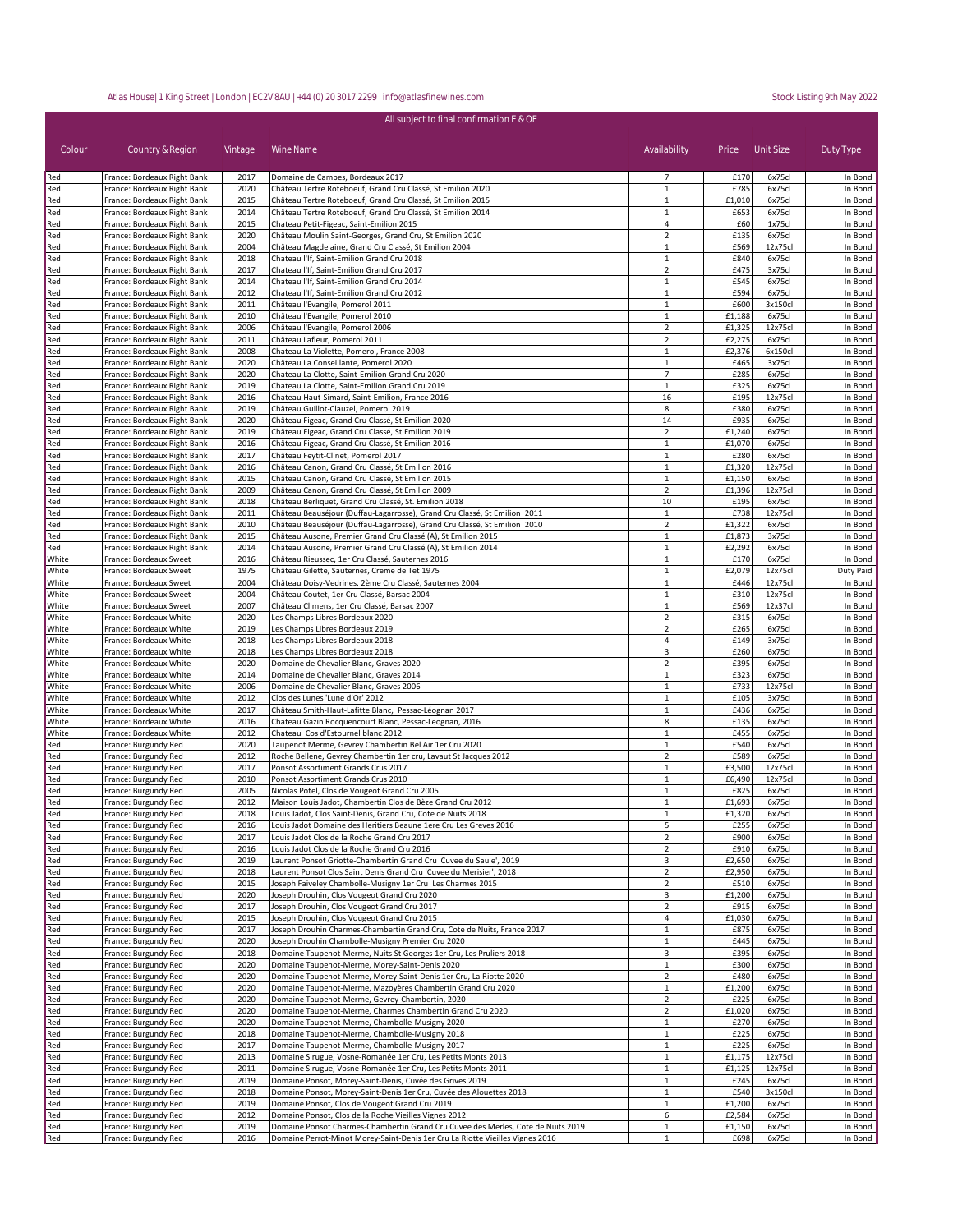| All subject to final confirmation E & OE |                                              |              |                                                                                                                                                                    |                                  |                |                    |                      |
|------------------------------------------|----------------------------------------------|--------------|--------------------------------------------------------------------------------------------------------------------------------------------------------------------|----------------------------------|----------------|--------------------|----------------------|
| Colour                                   | Country & Region                             | Vintage      | Wine Name                                                                                                                                                          | Availability                     |                | Price Unit Size    | Duty Type            |
| Red                                      | France: Burgundy Red                         | 2016         | Domaine Perrot-Minot Bourgogne Rouge 2016                                                                                                                          | 4                                | £30            | 1x75cl             | In Bond              |
| Red                                      | France: Burgundy Red                         | 2016         | Domaine Perrot-Minot Bourgogne Rouge 2016                                                                                                                          | $\mathbf 1$                      | £190           | 6x75cl             | In Bond              |
| Red<br>Red                               | France: Burgundy Red<br>France: Burgundy Red | 2016<br>2005 | Domaine Perrot-Minot Bourgogne Rouge 2016<br>Domaine Michel Gros, Vosne 1er Cru, Clos de Réas 2005                                                                 | 4<br>$\mathbf{1}$                | £190<br>£150   | 6x75cl<br>1x75cl   | In Bond<br>Duty Paid |
| Red                                      | France: Burgundy Red                         | 2005         | Domaine Marquis d'Angerville, Volnay 1er Cru, Taillepieds 2005                                                                                                     | 1                                | £150           | 1x75cl             | Duty Paid            |
| Red                                      | France: Burgundy Red                         | 2017         | Domaine Louis Jadot, Gevrey-Chambertin Premier Cru Clos Saint-Jacques 2017                                                                                         | $\mathbf{1}$                     | £550           | 6x75cl             | In Bond              |
| Red                                      | France: Burgundy Red                         | 2017         | Domaine Louis Jadot, Clos de Vougeot Grand Cru 2017                                                                                                                | 1                                | £640           | 6x75cl             | In Bond              |
| Red                                      | France: Burgundy Red<br>France: Burgundy Red | 2016<br>2017 | Domaine Louis Jadot, Clos de Vougeot Grand Cru 2016<br>Domaine Louis Jadot, Chapelle-Chambertin Grand Cru 2017                                                     | $\overline{2}$<br>$\overline{2}$ | £610<br>£1,010 | 6x75cl<br>6x75cl   | In Bond              |
| Red<br>Red                               | France: Burgundy Red                         | 2016         | Domaine Louis Jadot, Chapelle-Chambertin Grand Cru 2016                                                                                                            | $\mathbf{1}$                     | £745           | 6x75cl             | In Bond<br>In Bond   |
| Red                                      | France: Burgundy Red                         | 2015         | Domaine Louis Jadot, Chapelle-Chambertin Grand Cru 2015                                                                                                            | $\mathbf{1}$                     | £861           | 6x75cl             | In Bond              |
| Red                                      | France: Burgundy Red                         | 2014         | Domaine Louis Jadot, Chapelle-Chambertin Grand Cru 2014                                                                                                            | $\overline{2}$                   | £698           | 6x75cl             | In Bond              |
| Red                                      | France: Burgundy Red                         | 2015         | Domaine Louis Jadot, Bonnes Mares Grand Cru 2015                                                                                                                   | $\mathbf{1}$                     | £594           | 3x75cl             | In Bond              |
| Red<br>Red                               | France: Burgundy Red<br>France: Burgundy Red | 2019<br>2018 | Domaine Lecheneaut, Nuits-Saint-Georges, Les Chouillets, Vieilles Vignes 2019<br>Domaine Lecheneaut, Nuits-Saint-Georges, Les Chouillets, Vieilles Vignes 2018     | 5<br>4                           | £210<br>£210   | 6x75cl<br>6x75cl   | In Bond<br>In Bond   |
| Red                                      | France: Burgundy Red                         | 2020         | Domaine Lecheneaut, Nuits-Saint-Georges, 2020                                                                                                                      | 3                                | £195           | 6x75cl             | In Bond              |
| Red                                      | France: Burgundy Red                         | 2019         | Domaine Lecheneaut, Nuits-Saint-Georges, 2019                                                                                                                      | 15                               | £180           | 6x75cl             | In Bond              |
| Red                                      | France: Burgundy Red                         | 2018         | Domaine Lecheneaut, Nuits-Saint-Georges, 2018                                                                                                                      | $\overline{7}$                   | £360           | 12x75cl            | In Bond              |
| Red                                      | France: Burgundy Red                         | 2017         | Domaine Lecheneaut, Nuits-Saint-Georges, 2017                                                                                                                      | 9                                | £340           | 12x75cl            | In Bond              |
| Red<br>Red                               | France: Burgundy Red<br>France: Burgundy Red | 2016<br>2020 | Domaine Lecheneaut, Nuits-Saint-Georges, 2016<br>Domaine Lecheneaut, Nuits-Saint-Georges, 1er Cru, Les Pruliers 2020                                               | 3<br>$\overline{2}$              | £340<br>£360   | 12x75cl<br>6x75cl  | In Bond<br>In Bond   |
| Red                                      | France: Burgundy Red                         | 2012         | Domaine Lecheneaut, Nuits-Saint-Georges, 1er Cru, Les Pruliers 2012                                                                                                | $\mathbf{1}$                     | £310           | 6x75cl             | In Bond              |
| Red                                      | France: Burgundy Red                         | 2020         | Domaine Lecheneaut, Nuits-Saint-Georges, 1er Cru, Les Damodes 2020                                                                                                 | $\mathbf{1}$                     | £360           | 6x75cl             | In Bond              |
| Red                                      | France: Burgundy Red                         | 2019         | Domaine Lecheneaut, Nuits-Saint-Georges, 1er Cru, Les Damodes 2019                                                                                                 | $\mathbf{1}$                     | £330           | 6x75cl             | In Bond              |
| Red                                      | France: Burgundy Red                         | 2018         | Domaine Lecheneaut, Nuits-Saint-Georges, 1er Cru, Les Damodes 2018                                                                                                 | 5                                | £330           | 6x75cl             | In Bond              |
| Red<br>Red                               | France: Burgundy Red<br>France: Burgundy Red | 2013<br>2019 | Domaine Lecheneaut, Nuits-Saint-Georges, 1er Cru, Les Damodes 2013<br>Domaine Lecheneaut, Morey-St.Denis 2019                                                      | $\mathbf{1}$<br>$\mathbf{1}$     | £248<br>£210   | 6x75cl<br>6x75cl   | In Bond<br>In Bond   |
| Red                                      | France: Burgundy Red                         | 2018         | Domaine Lecheneaut, Morey-St.Denis 2018                                                                                                                            | $\overline{2}$                   | £195           | 6x75cl             | In Bond              |
| Red                                      | France: Burgundy Red                         | 2017         | Domaine Lecheneaut, Morey-St.Denis 2017                                                                                                                            | $\mathbf 2$                      | £180           | 6x75cl             | In Bond              |
| Red                                      | France: Burgundy Red                         | 2019         | Domaine Lecheneaut, Gevrey-Chambertin 2019                                                                                                                         | 5                                | £210           | 6x75cl             | In Bond              |
| Red                                      | France: Burgundy Red                         | 2018         | Domaine Lecheneaut, Gevrey-Chambertin 2018                                                                                                                         | $\overline{2}$                   | £200           | 6x75cl             | In Bond              |
| Red                                      | France: Burgundy Red                         | 2017         | Domaine Lecheneaut, Gevrey-Chambertin 2017<br>Domaine Lecheneaut, Clos de la Roche, Grand Cru 2019                                                                 | 7                                | £180           | 6x75cl             | In Bond              |
| Red<br>Red                               | France: Burgundy Red<br>France: Burgundy Red | 2019<br>2019 | Domaine Lecheneaut, Bourgogne Hautes-Côtes de Nuits 2019                                                                                                           | $\mathbf 2$<br>12                | £450<br>£105   | 3x75cl<br>6x75cl   | In Bond<br>In Bond   |
| Red                                      | France: Burgundy Red                         | 2018         | Domaine Lecheneaut, Bourgogne Hautes-Côtes de Nuits 2018                                                                                                           | $\mathbf{1}$                     | £220           | 12x75cl            | In Bond              |
| Red                                      | France: Burgundy Red                         | 2020         | Domaine Latour-Giraud, Volnay Premier Cru, Clos des Chenes 2020                                                                                                    | 8                                | £270           | 6x75cl             | In Bond              |
| Red                                      | France: Burgundy Red                         | 2019         | Domaine Latour-Giraud, Volnay Premier Cru, Clos des Chenes 2019                                                                                                    | 5                                | £270           | 6x75cl             | In Bond              |
| Red                                      | France: Burgundy Red                         | 2018         | Domaine Latour-Giraud, Volnay Premier Cru, Clos des Chenes 2018                                                                                                    | 3                                | £270           | 6x75cl             | In Bond              |
| Red<br>Red                               | France: Burgundy Red<br>France: Burgundy Red | 2017<br>2016 | Domaine Latour-Giraud, Volnay Premier Cru, Clos des Chenes 2017<br>Domaine Latour-Giraud, Volnay Premier Cru, Clos des Chenes 2016                                 | 4<br>4                           | £270<br>£270   | 6x75cl<br>6x75cl   | In Bond<br>In Bond   |
| Red                                      | France: Burgundy Red                         | 2014         | Domaine Latour-Giraud, Volnay Premier Cru, Clos des Chenes 2014                                                                                                    | $\mathbf{1}$                     | £240           | 6x75cl             | In Bond              |
| Red                                      | France: Burgundy Red                         | 2015         | Domaine Lamarche, La Grande Rue Grand Cru Monopole 2015                                                                                                            | $\mathbf{1}$                     | £3,400         | 6x75cl             | In Bond              |
| Red                                      | France: Burgundy Red                         | 2008         | Domaine Lamarche, La Grande Rue Grand Cru Monopole 2008                                                                                                            | $\mathbf{1}$                     | £400           | 1x75cl             | Duty Paid            |
| Red                                      | France: Burgundy Red                         | 2009         | Domaine Jean-Marc Pillot, Chassagne-Montrachet Rouge 1er Cru, Clos St Jean 2009                                                                                    | $\mathbf{1}$                     | £495           | 12x75cl            | In Bond              |
| Red<br>Red                               | France: Burgundy Red<br>France: Burgundy Red | 2014<br>2013 | Domaine Humbert Frères, Gevrey-Chambertin 1er Cru, Petite Chapelle 2014                                                                                            | $\mathbf{1}$<br>$\mathbf{1}$     | £360<br>£446   | 6x75cl<br>6x75cl   | In Bond<br>In Bond   |
| Red                                      | France: Burgundy Red                         | 2007         | Domaine Humbert Frères, Gevrey-Chambertin 1er Cru, Estournelles St Jacques 2013<br>Domaine Humbert Frères, Gevrey-Chambertin 1er Cru, Estournelles St Jacques 2007 | $\mathbf{1}$                     | £743           | 12x75cl            | In Bond              |
| Red                                      | France: Burgundy Red                         | 2014         | Domaine Humbert Frères, Gevrey-Chambertin 1er Cru, Craipillot 2014                                                                                                 | $\mathbf{1}$                     | £340           | 6x75cl             | In Bond              |
| Red                                      | France: Burgundy Red                         | 2013         | Domaine Humbert Frères, Gevrey-Chambertin 1er Cru, Craipillot 2013                                                                                                 | $\overline{2}$                   | £335           | 6x75cl             | In Bond              |
| Red                                      | France: Burgundy Red                         | 2015         | Domaine Hudelot Baillet, Chambolle-Musigny 2015                                                                                                                    | $\overline{2}$                   | £510           | 12x75cl            | In Bond              |
| Red<br>Red                               | France: Burgundy Red<br>France: Burgundy Red | 2005<br>2005 | Domaine Henri, Volnay 1er Cru, Rougeotte 2005<br>Domaine Ghislaine Barthod, Chambolle-Musigny 1er Cru, Les Cras 2005                                               | $\mathbf{1}$<br>$\mathbf{1}$     | £822<br>£3,584 | 12x75cl<br>12x75cl | In Bond<br>In Bond   |
| Red                                      | France: Burgundy Red                         | 2012         | Domaine Georges Noellat Vosne-Romanee 1er Cru Les Chaumes 2012                                                                                                     | 1                                | £665           | 3x75cl             | In Bond              |
| Red                                      | France: Burgundy Red                         | 2016         | Domaine Gagey, Jadot, Clos Saint-Denis Grand Cru 2016                                                                                                              | 3                                | £1,235         | 6x75cl             | In Bond              |
| Red                                      | France: Burgundy Red                         | 2015         | Domaine Gagey, Jadot, Clos Saint-Denis Grand Cru 2015                                                                                                              | $\overline{2}$                   | £1,465         | 6x75cl             | In Bond              |
| Red                                      | France: Burgundy Red                         | 2014         | Domaine Gagey, Beaune Premier Cru Grèves 2014                                                                                                                      |                                  | £257           | 6x75cl             | In Bond              |
| Red                                      | France: Burgundy Red                         | 2014         | Domaine Francois Lamarche, Clos de Vougeot Grand Cru 2014                                                                                                          | 1                                | £655           | 6x75cl             | In Bond              |
| Red<br>Red                               | France: Burgundy Red<br>France: Burgundy Red | 2016<br>2006 | Domaine François Bertheau, Chambolle-Musigny 1er Cru Les Amoureuses 2016<br>Domaine Follin-Arbelet, Corton Grand Cru 2006                                          | $\mathbf{1}$<br>1                | £2,275<br>£45  | 6x75cl<br>1x75cl   | In Bond<br>Duty Paid |
| Red                                      | France: Burgundy Red                         | 2019         | Domaine Faiveley, Nuits-st- Georges 1er Cru Aux Chaignots 2019                                                                                                     | 3                                | £360           | 6x75cl             | In Bond              |
| Red                                      | France: Burgundy Red                         | 2015         | Domaine Faiveley, Nuits-st- Georges 1er Cru Aux Chaignots 2015                                                                                                     | $\mathbf{1}$                     | £340           | 6x75cl             | In Bond              |
| Red                                      | France: Burgundy Red                         | 2016         | Domaine Faiveley, Chambertin-Clos de Bèze Les Ouvrées Rodin 2016                                                                                                   | $\mathbf 2$                      | £790           | 1x75cl             | In Bond              |
| Red                                      | France: Burgundy Red                         | 2016<br>2019 | Domaine Faiveley Nuits-Saint-Georges 1er Cru Les Damodes 2016                                                                                                      | $\overline{2}$<br>5              | £250           | 6x75cl<br>6x75cl   | In Bond              |
| Red<br>Red                               | France: Burgundy Red<br>France: Burgundy Red | 2018         | Domaine Faiveley Les Porets-Saint-Georges, Nuits-Saint-Georges Premier Cru 2019<br>Domaine Faiveley Les Porets-Saint-Georges, Nuits-Saint-Georges Premier Cru 2018 | 3                                | £310<br>£290   | 6x75cl             | In Bond<br>In Bond   |
| Red                                      | France: Burgundy Red                         | 2020         | Domaine Dugat-Py Pommard La Levriere Tres Vieilles Vignes, 2020                                                                                                    | 4                                | £515           | 6x75cl             | In Bond              |
| Red                                      | France: Burgundy Red                         | 2020         | Domaine Dugat-Py Gevrey-Chambertin Vieilles Vignes, 2020                                                                                                           | 9                                | £475           | 6x75cl             | In Bond              |
| Red                                      | France: Burgundy Red                         | 2020         | Domaine Dugat-Py Bourgogne Cuvee Halinard, Burgundy, 2020                                                                                                          | $\overline{7}$                   | £220           | 6x75cl             | In Bond              |
| Red                                      | France: Burgundy Red                         | 2017         | Domaine Drouhin-Laroze, Gevrey-Chambertin 2017                                                                                                                     | $\overline{2}$                   | £185           | 6x75cl             | In Bond              |
| Red<br>Red                               | France: Burgundy Red<br>France: Burgundy Red | 2012<br>2008 | Domaine Drouhin-Laroze, Gevrey-Chambertin 2012<br>Domaine Drouhin-Laroze, Bonnes Mares Grand Cru 2008                                                              | $\mathbf{1}$<br>$\mathbf{1}$     | £335<br>£140   | 12x75cl<br>1x75cl  | In Bond<br>Duty Paid |
| Red                                      | France: Burgundy Red                         | 2020         | Domaine Drouhin-Laroze Gevrey-Chambertin Dix Climats, Cote de Nuits, 2020                                                                                          | $\overline{2}$                   | £210           | 6x75cl             | In Bond              |
| Red                                      | France: Burgundy Red                         | 2019         | Domaine Drouhin-Laroze Gevrey-Chambertin Dix Climats, Cote de Nuits, 2019                                                                                          | 3                                | £195           | 6x75cl             | In Bond              |
| Red                                      | France: Burgundy Red                         | 2018         | Domaine Drouhin-Laroze Gevrey-Chambertin Dix Climats, Cote de Nuits, 2018                                                                                          | $\overline{2}$                   | £185           | 6x75cl             | In Bond              |
| Red                                      | France: Burgundy Red                         | 2020         | Domaine Drouhin-Laroze Clos de Vougeot Grand Cru, Cote de Nuits, France 2020                                                                                       | $\overline{2}$                   | £720           | 6x75cl             | In Bond              |
| Red                                      | France: Burgundy Red                         | 2017         | Domaine des Héritiers Louis Jadot, Beaune Premier Cru Clos des Ursules 2017                                                                                        | $\overline{2}$                   | £270           | 6x75cl             | In Bond              |
| Red<br>Red                               | France: Burgundy Red<br>France: Burgundy Red | 2016<br>2019 | Domaine des Héritiers Louis Jadot, Beaune Premier Cru Clos des Ursules 2016<br>Domaine Denis Mortet, Fixin 2019                                                    | $\mathbf{1}$<br>$\overline{2}$   | £285<br>£260   | 3x150cl<br>6x75cl  | In Bond<br>In Bond   |
| Red                                      | France: Burgundy Red                         | 2006         | Domaine de Montille, Vosne-Romanée 1er Cru, Les Malconsorts, Christiane 2006                                                                                       | $\mathbf{1}$                     | £540           | 1x75cl             | Duty Paid            |
| Red                                      | France: Burgundy Red                         | 2005         | Domaine de Montille, Volnay 1er Cru, Les Taillepieds 2005                                                                                                          | $\mathbf{1}$                     | £150           | 1x75cl             | Duty Paid            |
| Red                                      | France: Burgundy Red                         | 2009         | Domaine de Montille, Volnay 1er Cru, Les Champans 2009                                                                                                             | $\mathbf{1}$                     | £620           | 6x75cl             | In Bond              |
| Red                                      | France: Burgundy Red                         | 2016         | Domaine Coquard-Loison-Fleurot Charmes-Chambertin Grand Cru 2016                                                                                                   | $\mathbf{1}$                     | £1,077         | 6x75cl             | In Bond              |
| Red<br>Red                               | France: Burgundy Red<br>France: Burgundy Red | 2016<br>2016 | Domaine Bitouzet-Prieure Clos des Chenes, Volnay 1er Cru 2016<br>Domaine Alain Burguet, Gevrey Chambertin Mes Favorites Vieilles Vignes 2016                       | $\overline{2}$<br>$\mathbf{1}$   | £345<br>£267   | 6x75cl<br>6x75cl   | In Bond<br>In Bond   |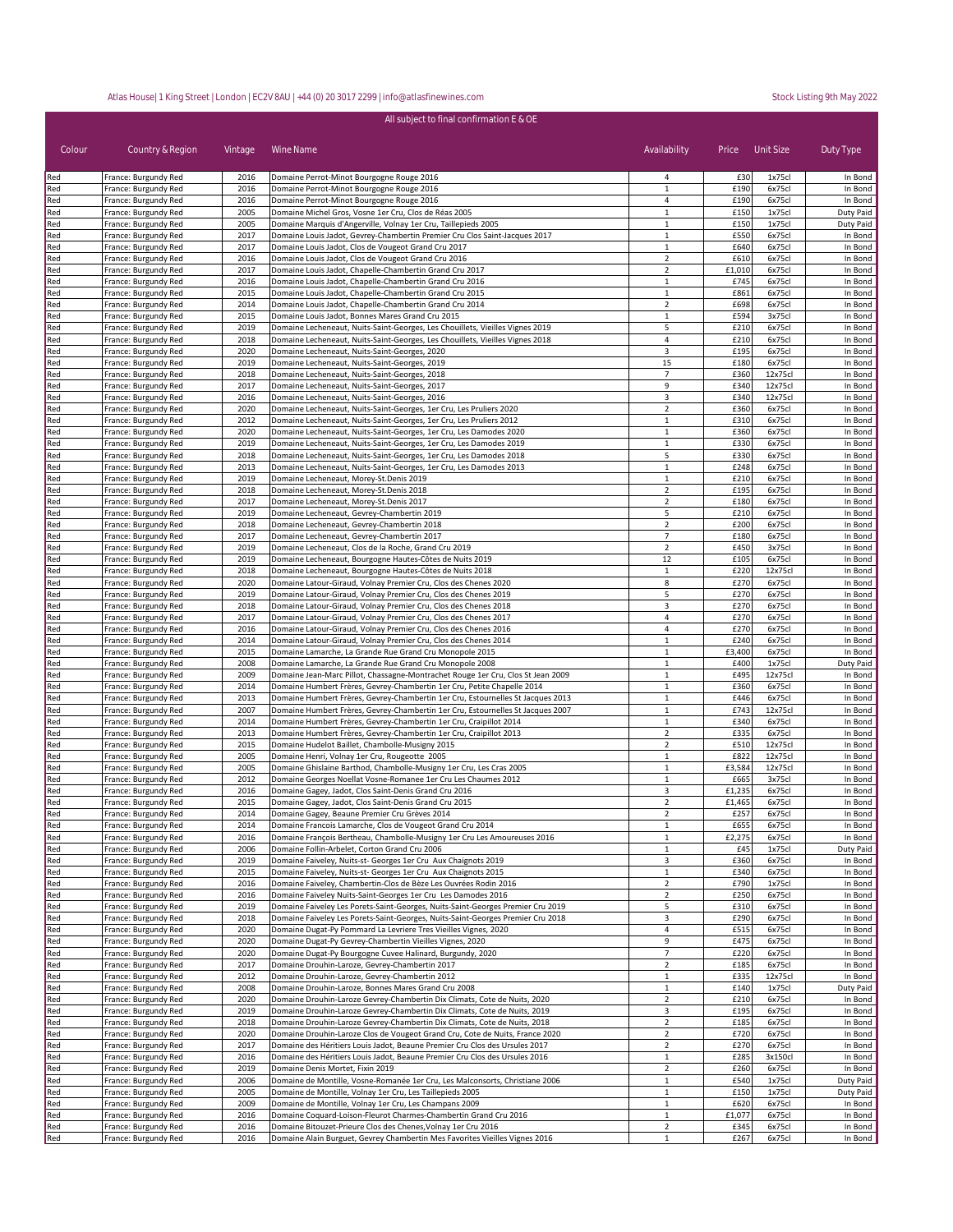| Colour                 | Country & Region                                       | Vintage           | Wine Name                                                                                                                                              | Availability                     | Price          | Unit Size          | Duty Type              |
|------------------------|--------------------------------------------------------|-------------------|--------------------------------------------------------------------------------------------------------------------------------------------------------|----------------------------------|----------------|--------------------|------------------------|
| Red                    | France: Burgundy Red                                   | 2006              | Chevillon, Nuits Saint Georges 1er Cru, Les Chaignots 2006                                                                                             | 1                                | £90            | 1x75cl             | Duty Paid              |
| White                  | France: Burgundy White                                 | 2015              | Vincent Girardin Batard-Montrachet Grand Cru, Cote de Beaune, France 2015                                                                              | $\mathbf{1}$                     | £1,420         | 6x75cl             | In Bond                |
| White                  | France: Burgundy White                                 | 2020              | Patrick Javillier, Bourgogne Cote d'Or Blanc, Cuvée des Forgets 2020                                                                                   | 12<br>$\mathbf{1}$               | £95<br>£375    | 6x75cl             | In Bond                |
| White<br>White         | France: Burgundy White<br>France: Burgundy White       | 2018<br>2014      | Maison Morey-Coffinet Puligny-Montrachet 1er Cru Les Combettes 2018<br>Louis Jadot Bienvenues-Batard-Montrachet Grand Cru, Cote de Beaune, France 2014 | $\overline{4}$                   | £1,235         | 6x75cl<br>6x75cl   | In Bond<br>In Bond     |
| White                  | France: Burgundy White                                 | 2020              | Joseph Drouhin Puligny-Montrachet Premier Cru, Les Folatieres 2020                                                                                     | 5                                | £450           | 6x75cl             | In Bond                |
| White                  | France: Burgundy White                                 | 2018              | Joseph Drouhin Puligny-Montrachet Premier Cru, Les Folatieres 2018                                                                                     | $\overline{2}$                   | £385           | 6x75cl             | In Bond                |
| White                  | France: Burgundy White                                 | 2020              | Joseph Drouhin Meursault, Cote de Beaune, 2020                                                                                                         | $\overline{4}$                   | £270           | 6x75cl             | In Bond                |
| Red                    | France: Burgundy White                                 | 2020              | Joseph Drouhin Les Cazetiers, Gevrey-Chambertin Premier Cru, 2020                                                                                      | $\overline{2}$                   | £600           | 6x75cl             | In Bond                |
| Red                    | France: Burgundy White                                 | 2020              | Joseph Drouhin Greves, Beaune Premier Cru, 2020                                                                                                        | $\overline{2}$                   | £360           | 6x75cl             | In Bond                |
| White<br>White         | France: Burgundy White<br>France: Burgundy White       | 2008<br>2019      | Etienne Sauzet, Puligny-Montrachet 1er Cru, Les Combettes 2008<br>Domaine Ponsot Saint-Romain Cuvee de la Mesange 2019                                 | $\mathbf{1}$<br>4                | £2,198<br>£180 | 12x75cl<br>6x75cl  | In Bond<br>In Bond     |
| White                  | France: Burgundy White                                 | 2018              | Domaine Ponsot Saint-Romain Cuvee de la Mesange 2018                                                                                                   | 6                                | £180           | 6x75cl             | In Bond                |
| White                  | France: Burgundy White                                 | 2017              | Domaine Ponsot Saint-Romain Cuvee de la Mesange 2017                                                                                                   | $\mathbf{1}$                     | £205           | 6x75cl             | In Bond                |
| White                  | France: Burgundy White                                 | 2019              | Domaine Patrick Javillier, Meursault Les Tillets 2019                                                                                                  | 4                                | £395           | 12x75cl            | In Bond                |
| White                  | France: Burgundy White                                 | 2020              | Domaine Patrick Javillier, Bourgogne Cote d'Or Blanc, Cuvée Oligocène 2020                                                                             | 15                               | £125           | 6x75cl             | In Bond                |
| White                  | France: Burgundy White                                 | 2019              | Domaine Patrick Javillier, Bourgogne Cote d'Or Blanc, Cuvée Oligocène 2019                                                                             | $\mathbf{1}$                     | £240           | 12x75cl            | In Bond                |
| White                  | France: Burgundy White                                 | 2018              | Domaine Patrick Javillier, Bourgogne Cote d'Or Blanc, Cuvée Oligocène 2018                                                                             | $\mathbf{1}$                     | £20            | 1x75cl             | Duty Paid              |
| White<br>White         | France: Burgundy White<br>France: Burgundy White       | 2012<br>2016      | Domaine Michel Bouzereau Meursault 1er Cru Les Genevrières 2012<br>Domaine Louis Jadot, Chassagne-Montrachet 1er Cru, La Romanee, 2016                 | $\mathbf{1}$<br>$\mathbf{1}$     | £794<br>£416   | 12x75cl<br>3x150cl | In Bond<br>In Bond     |
| White                  | France: Burgundy White                                 | 2015              | Domaine Louis Jadot Puligny-Montrachet Premier Cru Les Referts 2015                                                                                    | $\mathbf{1}$                     | £295           | 6x75cl             | In Bond                |
| Red                    | France: Burgundy White                                 | 2020              | Domaine Lecheneaut, Nuits-St Georges 1er Cru, Aux Argillas 2020                                                                                        | $\mathbf{1}$                     | £360           | 6x75cl             | In Bond                |
| White                  | France: Burgundy White                                 | 2020              | Domaine Latour-Giraud, Puligny-Montrachet Premier Cru, Champ Canet 2020                                                                                | $\mathbf 1$                      | £360           | 6x75cl             | In Bond                |
| White                  | France: Burgundy White                                 | 2018              | Domaine Latour-Giraud, Meursault 1er Cru, Les Boucheres 2018                                                                                           | 8                                | £240           | 6x75cl             | In Bond                |
| White                  | France: Burgundy White                                 | 2019              | Domaine Latour-Giraud Meursault Les Narvaux 2019                                                                                                       | 5                                | £210           | 6x75cl             | In Bond                |
| White                  | France: Burgundy White                                 | 2018              | Domaine Latour-Giraud Meursault Les Narvaux 2018                                                                                                       | 4                                | £230           | 6x75cl             | In Bond                |
| White                  | France: Burgundy White                                 | 2018              | Domaine Jean-Claude Bachelet et Fils Puligny-Montrachet Les Aubues, 2018                                                                               | 14                               | £275           | 6x75cl             | Duty Paid              |
| White<br>White         | France: Burgundy White<br>France: Burgundy White       | 2018<br>2019      | Domaine des Héritiers Jadot, Puligny-Montrachet Folatières Premier Cru 2018<br>Bouchard Père et Fils, Corton-Charlemagne Grand Cru 2019                | $\overline{2}$<br>$\overline{2}$ | £360<br>£735   | 6x75cl<br>6x75cl   | In Bond<br>In Bond     |
| White                  | France: Burgundy White                                 | 2013              | Boisson-Vadot, 'Anne Boisson' Meursault 'Sous La Velle', 2013                                                                                          | 1                                | £560           | 6x75cl             | In Bond                |
| White                  | France: Chablis                                        | 2014              | Domaine Servin Bougros, Chablis Grand Cru, France, 2014                                                                                                | $\mathbf{1}$                     | £366           | 12x75cl            | In Bond                |
| Sparkling              | France: Champagne                                      | 2013              | Vilmart, Coeur de Cuvée 2013                                                                                                                           | 4                                | £435           | 6x75cl             | In Bond                |
| Sparkling              | France: Champagne                                      | 2012              | Salon Cuvee 'S' Le Mesnil, Blanc de Blancs 2012                                                                                                        | 3                                | £975           | 1x75cl             | In Bond                |
| Sparkling              | France: Champagne                                      | 1996              | Pol Roger Vintage Reserve 1996                                                                                                                         | $\mathbf{1}$                     | £837           | 6x75cl             | In Bond                |
| Sparkling              | France: Champagne                                      | 2012              | Philipponnat Cuvee 1522 Premier Cru Brut Rose Millesime, Champagne, 2012                                                                               | 10                               | £415           | 6x75cl             | In Bond                |
| Sparkling              | France: Champagne                                      | 2012              | Guy Charlemagne, Mesnillesime Grand Cru, Blanc de Blanc 2012                                                                                           | $\overline{4}$                   | £280           | 6x75cl             | In Bond                |
| Sparkling              | France: Champagne                                      | 2021<br>2012      | Egly-Ouriet Les Premices NV (disgorged 2021)<br>Delamotte Blanc de Blancs Brut, Champagne 2012                                                         | $\overline{2}$<br>3              | £190<br>£375   | 6x75cl<br>3x150cl  | In Bond<br>In Bond     |
| Sparkling<br>Sparkling | France: Champagne<br>France: Champagne                 | 2012              | de Sousa Cuvée Umami 2012                                                                                                                              | 10                               | £650           | 6x75cl             | In Bond                |
| Sparkling              | France: Champagne                                      | <b>NV</b>         | De Sousa Cuvée 'Avec Le Temps' Blanc de Blancs NV                                                                                                      | 11                               | £170           | 6x75cl             | In Bond                |
| Sparkling              | France: Champagne                                      | 2017              | De Sousa & Fils 'Mycorhize' Grand Cru Extra Brut Champagne NV (Base 2017)                                                                              | 26                               | £260           | 6x75cl             | In Bond                |
| Sparkling              | France: Champagne                                      | 2014              | Charles Dufour Champ Clos' Pinot Blanc Brut, Champagne, France 2014                                                                                    | $\overline{2}$                   | £440           | 6x75cl             | In Bond                |
| Sparkling              | France: Champagne                                      | <b>NV</b>         | Champagne Egly Ouriet, Brut Grand Cru Tradition NV                                                                                                     | 19                               | £335           | 6x75cl             | In Bond                |
| Sparkling              | France: Champagne                                      | 2006              | Champagne Egly Ouriet, Brut Grand Cru Millesime 2006                                                                                                   | $\mathbf{1}$                     | £1,450         | 3x150cl            | In Bond                |
| Sparkling              | France: Champagne                                      | 2021              | Champagne de Sousa, Cuvée 3A NV (Disgorged 2021, Base 2017)                                                                                            | 40                               | £220           | 6x75cl             | In Bond                |
| Sparkling<br>Sparkling | France: Champagne<br>France: Champagne                 | 2017<br><b>NV</b> | Champagne de Sousa, Cuvée 3A NV (Disgorged 2017, Base 2017)<br>Champagne de Sousa, Cuvée 3A NV (Disgorged 2017, Base 2017)                             | $11\,$<br>$\overline{4}$         | £230<br>£235   | 6x75cl<br>3x150cl  | In Bond<br>In Bond     |
| Sparkling              | France: Champagne                                      | <b>NV</b>         | Champagne de Sousa, Brut Tradition NV                                                                                                                  | 5                                | £27            | 1x75cl             | Duty Paid              |
| Sparkling              | France: Champagne                                      | <b>NV</b>         | Champagne De Sousa, Brut Rosé NV                                                                                                                       | 5                                | £290           | 6x75cl             | In Bond                |
| Sparkling              | France: Champagne                                      | 2014              | Bollinger Grande Année Rosé 2014                                                                                                                       | $\overline{2}$                   | £825           | 6x75cl             | In Bond                |
| Red                    | France: Côte du Rhône                                  | 2010              | Domaine La Florane, Cotes du Rhone Villages Visan, Terre Pourpre 2010                                                                                  | 1                                | £130           | 12x75cl            | In Bond                |
| Red                    | France: Languedoc Roussilon                            | 2013              | M. Chapoutier, Cotes du Roussillon Villages, Bila Haut, Occultum Lapidem 2013                                                                          | 4                                | £65            | 6x75cl             | In Bond                |
| White                  | France: Loire                                          | 2018              | Domaine Vacheron Sancerre, Loire, France 2018                                                                                                          | 1                                | £230           | 6x75cl             | In Bond                |
| White                  | France: Loire                                          | 2012              | Alphonse Mellot Sancerre Cuvee Edmond 2012                                                                                                             | $\mathbf{1}$                     | £515           | 6x150cl            | In Bond                |
| Red<br>Red             | France: Northern Rhône<br>France: Northern Rhône       | 2011<br>2006      | Michel Chapoutier, Ermitage l'Ermite 2011                                                                                                              | $\mathbf{1}$<br>$\mathbf{1}$     | £1,025<br>£653 | 6x75cl<br>1x150cl  | In Bond<br>In Bond     |
| Red                    | France: Northern Rhöne                                 | 2010              | Michel Chapoutier, Ermitage l'Ermite 2006<br>Michel Chapoutier, Ermitage Le Pavillon 2010                                                              |                                  | £1,475         | 6x75cl             | In Bond                |
| Red                    | France: Northern Rhône                                 | 2008              | Michel Chapoutier, Ermitage Le Pavillon 2008                                                                                                           | $\mathbf 1$                      | £535           | 6x75cl             | In Bond                |
| Red                    | France: Northern Rhône                                 | 2018              | Domaine Jean-Michel Gerin Cote Rotie La Vialliere, 2018                                                                                                | 3                                | £270           | 6x75cl             | In Bond                |
| Red                    | France: Northern Rhône                                 | 2018              | Domaine Jean-Michel Gerin Cote Rotie Champin le Seigneur, 2018                                                                                         | 15                               | £195           | 6x75cl             | In Bond                |
| Red                    | France: Northern Rhône                                 | 2018              | Domaine Jamet Cote Rotie 2018                                                                                                                          | $\overline{2}$                   | £748           | 6x75cl             | In Bond                |
| Red                    | France: Northern Rhône                                 | 2017              | Domaine Jamet Cote Rotie 2017                                                                                                                          | $\mathbf{1}$                     | £772           | 3x150cl            | In Bond                |
| Red                    | France: Northern Rhône                                 | 2019              | Domaine Auguste Clape Cornas, Rhone, France 2019                                                                                                       | 3                                | £800           | 6x75cl             | In Bond                |
| Red<br>Red             | France: Northern Rhône<br>France: Northern Rhône       | 2016<br>2016      | Domaine Alain Voge, Cornas, Les Vieilles Vignes 2016<br>Domaine Alain Voge Cornas Les Chailles, Rhone, France 2016                                     | $\mathbf{1}$<br>17               | £290<br>£405   | 3x150cl<br>12x75cl | In Bond<br>In Bond     |
| White                  | France: Southern Rhône                                 | 2018              | Yves Cuilleron Roussanne 2018                                                                                                                          | $\overline{2}$                   | £50            | 6x75cl             | In Bond                |
| Red                    | France: Southern Rhône                                 | 2010              | Domaine La Barroche, Châteauneuf-du-Pape, Pure 2010                                                                                                    | $\mathbf{1}$                     | £1,000         | 6x75cl             | In Bond                |
| Red                    | France: Southern Rhône                                 | 2007              | Domaine Giraud, Châteauneuf-du-Pape, Grenache de Pierre 2007                                                                                           | $\mathbf{1}$                     | £718           | 6x75cl             | In Bond                |
| Red                    | France: Southern Rhône                                 | 2012              | Domaine Giraud, Châteauneuf-du-Pape Tradition 2012                                                                                                     | $\mathbf{1}$                     | £248           | 12x75cl            | In Bond                |
| Red                    | France: Southern Rhône                                 | 2009              | Domaine Giraud, Châteauneuf-du-Pape Tradition 2009                                                                                                     | $\mathbf{1}$                     | £280           | 12x75cl            | In Bond                |
| Red                    | France: Southern Rhône                                 | 2007              | Domaine du Vieux Télégraphe, Châteauneuf-du-Pape La Crau 2007                                                                                          | $1\,$                            | £60            | 1x75cl             | Duty Paid              |
| Red                    | France: Southern Rhône                                 | 2007              | Domaine du Vieux Télégraphe, Châteauneuf-du-Pape La Crau 2007                                                                                          | $\overline{2}$                   | £280           | 6x75cl             | In Bond                |
| Red                    | France: Southern Rhône                                 | 2016              | Domaine du Clos des Papes, Châteauneuf-du-Pape 2016                                                                                                    | $\mathbf{1}$                     | £1,020         | 12x75cl            | In Bond                |
| Red<br>Red             | France: Southern Rhône<br>France: Southern Rhône       | 2007<br>2006      | Domaine du Clos des Papes, Châteauneuf-du-Pape 2007<br>Domaine du Clos des Papes, Châteauneuf-du-Pape 2006                                             | $\mathbf{1}$<br>$\mathbf{1}$     | £150<br>£60    | 1x75cl<br>1x75cl   | Duty Paid<br>Duty Paid |
| Red                    | France: Southern Rhône                                 | 2004              | Domaine de Pégau, Châteauneuf-du-Pape, Cuvée Reservée 2004                                                                                             | $\mathbf{1}$                     | £745           | 12x75cl            | In Bond                |
| Red                    | France: Southern Rhône                                 | 2019              | Clos du Mont Olivet Lirac, Cuvée Marie-Jausset 2019                                                                                                    | 6                                | £105           | 6x75cl             | In Bond                |
| Red                    | France: Southern Rhône                                 | 2020              | Clos du Mont Olivet Châteauneuf-du-Pape 2020                                                                                                           | 5                                | £145           | 6x75cl             | In Bond                |
| White                  | France: Southern Rhône                                 | 2005              | Clos des Papes CNDP Blanc 2005                                                                                                                         | $\mathbf{1}$                     | £815           | 12x75cl            | In Bond                |
| Red                    | France: Southern Rhône                                 | 2005              | Château de Beaucastel, Châteauneuf-du-Pape 2005                                                                                                        | $\mathbf{1}$                     | £75            | 1x75cl             | Duty Paid              |
| Red                    | France: Southern Rhône                                 | 2004              | Château de Beaucastel, Châteauneuf-du-Pape 2004                                                                                                        | $\mathbf 2$                      | £75            | 1x75cl             | Duty Paid              |
| Red                    | France: Southern Rhône<br>Italy: Friuli-Venezia Giulia | 1989<br>2016      | Château de Beaucastel, Châteauneuf-du-Pape 1989<br>Giovanni Dri, Schioppettino, Monte dei Carpini, Colli Orientali del Friuli, 2016                    | $\mathbf{1}$<br>$\overline{2}$   | £150<br>£125   | 1x75cl<br>6x75cl   | Duty Paid<br>In Bond   |
| Red<br>Red             | Italy: Other                                           | 2019              | Abbia Nova 'Senza Vandalismi' Cesanese del Piglio DOCG, 2019                                                                                           | $\mathbf{1}$                     | £90            | 6x75cl             | Duty Paid              |

All subject to final confirmation E & OE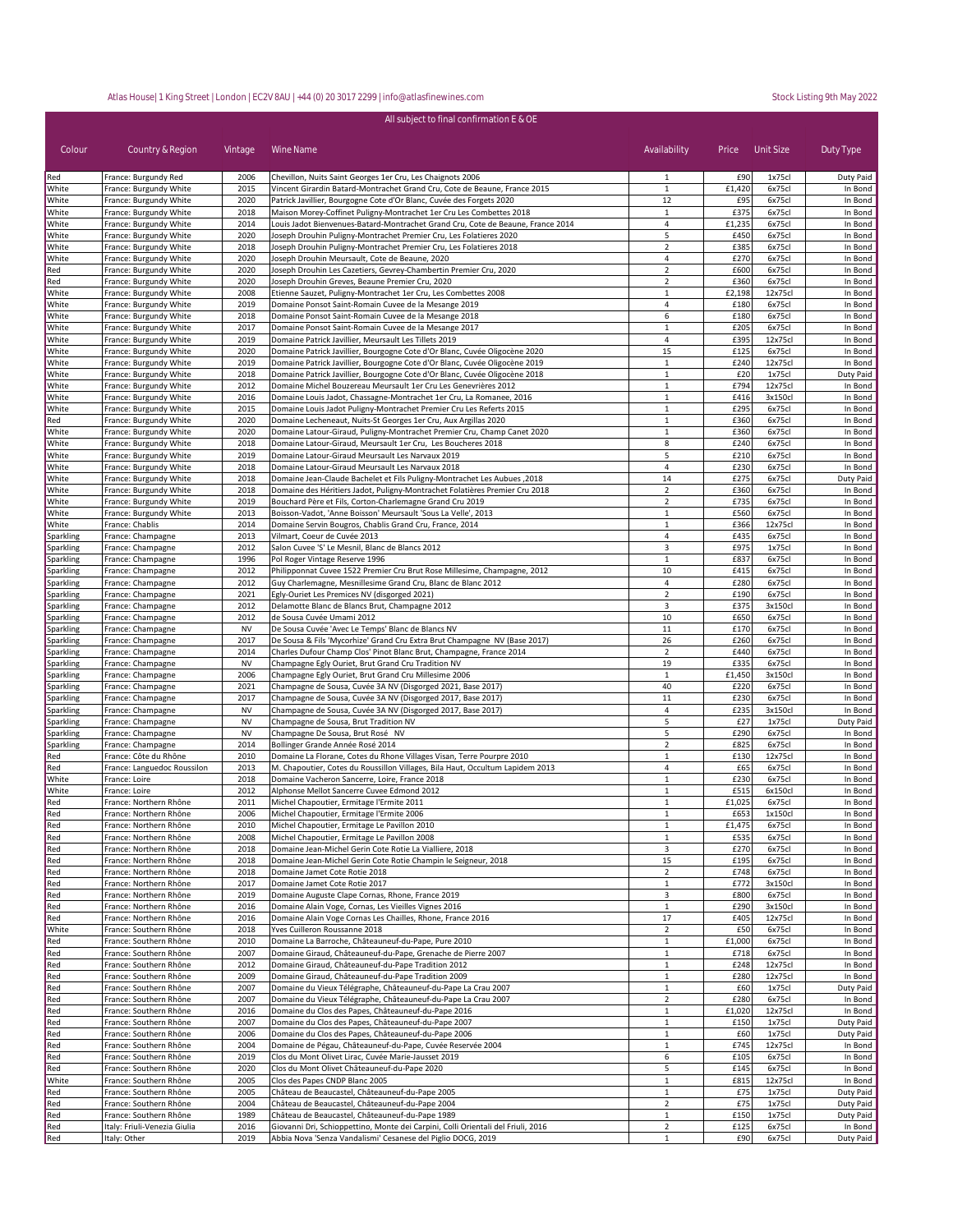| All subject to final confirmation E & OE |                                    |              |                                                                                                                                         |                                |                |                   |                    |  |
|------------------------------------------|------------------------------------|--------------|-----------------------------------------------------------------------------------------------------------------------------------------|--------------------------------|----------------|-------------------|--------------------|--|
| Colour                                   | Country & Region                   | Vintage      | Wine Name                                                                                                                               | Availability                   | Price          | Unit Size         | Duty Type          |  |
| Red                                      | Italy: Piedmont                    | 2013         | Vietti, Villero, Barolo Riserva 2013                                                                                                    | 1                              | £1,000         | 3x75cl            | In Bond            |  |
| Red<br>Red                               | Italy: Piedmont<br>Italy: Piedmont | 2017<br>2017 | Vietti, Rocche, Barolo 2017<br>Vietti, Rocche, Barolo 2017                                                                              | $\mathbf{1}$<br>3              | £515<br>£725   | 1x300cl<br>6x75cl | In Bond<br>In Bond |  |
| Red                                      | Italy: Piedmont                    | 2016         | Vietti, Rocche, Barolo 2016                                                                                                             | $\mathbf{1}$                   | £800           | 1x150cl           | In Bond            |  |
| Red                                      | Italy: Piedmont                    | 2017         | Vietti, Ravera, Barolo 2017                                                                                                             | $\mathbf{1}$                   | £495           | 1x300cl           | In Bond            |  |
| Red                                      | Italy: Piedmont                    | 2017         | Vietti, Ravera, Barolo 2017                                                                                                             | 5                              | £670           | 6x75cl            | In Bond            |  |
| Red                                      | Italy: Piedmont                    | 2014         | Vietti, Ravera, Barolo 2014                                                                                                             | $\mathbf{1}$                   | £580           | 6x75cl            | In Bond            |  |
| Red                                      | Italy: Piedmont                    | 2012         | Vietti, Ravera, Barolo 2012                                                                                                             | 1                              | £218           | 1x150cl           | In Bond            |  |
| Red                                      | Italy: Piedmont                    | 2012         | Vietti, Ravera, Barolo 2012                                                                                                             | $\overline{4}$                 | £750           | 6x75cl            | In Bond            |  |
| Red<br>Red                               | Italy: Piedmont<br>Italy: Piedmont | 2011<br>2017 | Vietti, Ravera, Barolo 2011<br>Vietti, Nebbiolo, Perbacco 2017                                                                          | 4<br>$\mathbf{1}$              | £865<br>£155   | 6x75cl<br>1x500cl | In Bond<br>In Bond |  |
| Red                                      | Italy: Piedmont                    | 2015         | Vietti, Nebbiolo, Perbacco 2015                                                                                                         | 9                              | £100           | 6x75cl            | In Bond            |  |
| Red                                      | Italy: Piedmont                    | 2017         | Vietti, Lazzarito, Barolo 2017                                                                                                          | $\mathbf{1}$                   | £495           | 1x300cl           | In Bond            |  |
| Red                                      | Italy: Piedmont                    | 2017         | Vietti, Lazzarito, Barolo 2017                                                                                                          | 15                             | £670           | 6x75cl            | In Bond            |  |
| Red                                      | Italy: Piedmont                    | 2015         | Vietti, Lazzarito, Barolo 2015                                                                                                          | $\overline{2}$                 | £665           | 6x75cl            | In Bond            |  |
| Red                                      | Italy: Piedmont                    | 2014         | Vietti, Lazzarito, Barolo 2014                                                                                                          | 14                             | £580           | 6x75cl            | In Bond            |  |
| Red                                      | Italy: Piedmont                    | 2013         | Vietti, Lazzarito, Barolo 2013                                                                                                          | $\overline{2}$                 | £350           | 3x75cl            | In Bond            |  |
| Red                                      | Italy: Piedmont                    | 2012         | Vietti, Lazzarito, Barolo 2012                                                                                                          | 3<br>$\overline{2}$            | £589           | 6x75cl            | In Bond<br>In Bond |  |
| Red<br>Red                               | Italy: Piedmont<br>Italy: Piedmont | 2011<br>2017 | Vietti, Lazzarito, Barolo 2011<br>Vietti, Brunate, Barolo 2017                                                                          | $\mathbf{1}$                   | £600<br>£495   | 6x75cl<br>1x300cl | In Bond            |  |
| Red                                      | Italy: Piedmont                    | 2017         | Vietti, Brunate, Barolo 2017                                                                                                            | 8                              | £670           | 6x75cl            | In Bond            |  |
| Red                                      | Italy: Piedmont                    | 2012         | Vietti, Brunate, Barolo 2012                                                                                                            | 10                             | £663           | 6x75cl            | In Bond            |  |
| Red                                      | Italy: Piedmont                    | 2017         | Vietti, Barolo Castiglione DOCG 2017                                                                                                    | 30                             | £180           | 6x75cl            | In Bond            |  |
| Red                                      | Italy: Piedmont                    | 2014         | Vietti, Barolo Castiglione DOCG 2014                                                                                                    | 13                             | £190           | 6x75cl            | In Bond            |  |
| Red                                      | Italy: Piedmont                    | 2013         | Vietti, Barolo Castiglione DOCG 2013                                                                                                    | 9                              | £220           | 6x75cl            | In Bond            |  |
| Red                                      | Italy: Piedmont                    | 2010         | Vietti, Barolo Castiglione DOCG 2010                                                                                                    | $\mathbf{1}$                   | £337           | 6x75cl            | In Bond            |  |
| Red<br>Red                               | Italy: Piedmont<br>Italy: Piedmont | 2015<br>2012 | Vietti, Barbera D'Asti, La Crena 2015<br>Vietti, Barbera D'Asti, La Crena 2012                                                          | 4<br>3                         | £170<br>£215   | 6x75cl<br>6x75cl  | In Bond<br>In Bond |  |
| Red                                      | Italy: Piedmont                    | 2017         | Vietti, Barbaresco Masseria 2017                                                                                                        | 20                             | £275           | 6x75cl            | In Bond            |  |
| Red                                      | Italy: Piedmont                    | 2015         | Vietti, Barbaresco Masseria 2015                                                                                                        | 17                             | £270           | 6x75cl            | In Bond            |  |
| Red                                      | Italy: Piedmont                    | 2016         | Vietti Barolo Ravera 2016                                                                                                               | $\mathbf{1}$                   | £510           | 1x150cl           | In Bond            |  |
| White                                    | Italy: Piedmont                    | 2019         | Terlano Pinot Bianco Riserva Vorberg 2019                                                                                               | 21                             | £170           | 6x75cl            | In Bond            |  |
| Red                                      | Italy: Piedmont                    | 2017         | Stefano Corino Barolo Roncaglie, Barolo DOCG, Italy 2017                                                                                | 5                              | £195           | 6x75cl            | In Bond            |  |
| Red                                      | Italy: Piedmont                    | 2016         | Stefano Corino Barolo Roncaglie, Barolo DOCG, Italy 2016                                                                                | 8                              | £200           | 6x75cl            | In Bond            |  |
| Red                                      | Italy: Piedmont                    | 2015         | Sandrone, Barolo Vite Talin 2015                                                                                                        | $\mathbf{1}$<br>$\mathbf{1}$   | £235<br>£1,870 | 1x75cl<br>12x75cl | In Bond<br>In Bond |  |
| Red<br>Red                               | Italy: Piedmont<br>Italy: Piedmont | 2007<br>2008 | Roberto Voerzio, Borolo DOCG, La Serra 2007<br>Roberto Voerzio, Barolo DOCG, Brunate 2008                                               | $\mathbf{1}$                   | £2,895         | 12x75cl           | In Bond            |  |
| Red                                      | Italy: Piedmont                    | 2011         | Roberto Voerzio Merlot Vigneto Fontanazza Pissotta Langhe, Piedmont, Italy 2011                                                         | $\overline{2}$                 | £510           | 6x75cl            | In Bond            |  |
| Red                                      | Italy: Piedmont                    | 2010         | Roberto Voerzio Merlot Vigneto Fontanazza Pissotta Langhe, Piedmont, Italy 2010                                                         | $\overline{2}$                 | £549           | 6x75cl            | In Bond            |  |
| Red                                      | Italy: Piedmont                    | 2012         | Roagna, Barolo Pira DOCG 2012                                                                                                           | 12                             | £405           | 6x75cl            | In Bond            |  |
| Red                                      | Italy: Piedmont                    | 2014         | Roagna, Barbaresco Asili VV DOCG, Italy 2014                                                                                            | $\mathbf{1}$                   | £925           | 6x75cl            | In Bond            |  |
| Red                                      | Italy: Piedmont                    | 2014         | Roagna Barbaresco Montefico VV 2014                                                                                                     | $\mathbf{1}$                   | £880           | 6x75cl            | In Bond            |  |
| Red                                      | Italy: Piedmont                    | 2017         | Renato Corino, Barolo Rocche dell' Annunziata DOCG 2017                                                                                 | 13                             | £235           | 6x75cl            | In Bond            |  |
| Red<br>Red                               | Italy: Piedmont<br>Italy: Piedmont | 2015<br>2014 | Renato Corino, Barolo Rocche dell' Annunziata DOCG 2015<br>Renato Corino, Barolo Rocche dell' Annunziata DOCG 2014                      | 3<br>6                         | £230<br>£240   | 6x75cl<br>6x75cl  | In Bond<br>In Bond |  |
| Red                                      | Italy: Piedmont                    | 2011         | Renato Corino, Barolo Rocche dell' Annunziata DOCG 2011                                                                                 | $\mathbf{1}$                   | £290           | 6x75cl            | In Bond            |  |
| Red                                      | Italy: Piedmont                    | 2016         | Renato Corino, Barolo DOCG 2016                                                                                                         | 11                             | £140           | 6x75cl            | In Bond            |  |
| Red                                      | Italy: Piedmont                    | 2014         | Produttori del Barbaresco Ovello 2014                                                                                                   | $\overline{2}$                 | £270           | 6x75cl            | In Bond            |  |
| Red                                      | Italy: Piedmont                    | 2011         | Produttori del Barbaresco 'Barbaresco DOCG', 2011                                                                                       | $\mathbf{1}$                   | £270           | 12x75cl           | In Bond            |  |
| Red                                      | Italy: Piedmont                    | 2014         | Produttori Assortment Case (9 bottles) 2014                                                                                             | 4                              | £460           | 9x75cl            | In Bond            |  |
| Red<br>Red                               | Italy: Piedmont                    | 2010<br>2016 | Poderi Aldo Conterno Barolo DOCG 2010                                                                                                   | $\overline{2}$<br>12           | £446<br>£240   | 6x75cl<br>6x75cl  | In Bond<br>In Bond |  |
| Red                                      | Italy: Piedmont<br>Italy: Piedmont | 2011         | Parusso Armando Mariondino, Barolo DOCG, Italy 2016<br>Paitin di Pasquero-Elia 'Vecchie Vigne' Sori Paitin, Barbaresco DOCG, Italy 2011 | $\mathbf{1}$                   | £317           | 6x75cl            | In Bond            |  |
| Red                                      | Italy: Piedmont                    | 2010         | Paitin di Pasquero-Elia 'Vecchie Vigne' Sori Paitin, Barbaresco DOCG, Italy 2010                                                        | $\mathbf{1}$                   | £297           | 6x75cl            | In Bond            |  |
| Red                                      | Italy: Piedmont                    | 2014         | Nervi Valferana, Gattinara DOCG 2014                                                                                                    | 12                             | £340           | 6x75cl            | In Bond            |  |
| Rosé                                     | Italy: Piedmont                    | 2018         | Nervi Rosa Coste della Sesia, Piedmont 2018                                                                                             | $\mathbf{1}$                   | £160           | 12x75cl           | In Bond            |  |
| Red                                      | Italy: Piedmont                    | 2014         | Nervi Molsino, Gattinara DOCG 2014                                                                                                      | 9                              | £340           | 6x75cl            | In Bond            |  |
| Red                                      | Italy: Piedmont                    | 2018         | Nervi Gattinara DOCG, Piedmont 2018                                                                                                     | $\mathbf{1}$                   | £235           | 6x75cl            | In Bond            |  |
| Red                                      | Italy: Piedmont                    | 2017         | Nervi Gattinara DOCG, Piedmont 2017                                                                                                     | $\overline{2}$                 | £150           | 6x75cl            | In Bond            |  |
| Rosé<br>Rosé                             | Italy: Piedmont<br>Italy: Piedmont | 2020<br>2019 | Nervi (Conterno) Il Rosato 2020<br>Nervi (Conterno) Il Rosato 2019                                                                      | 5<br>$\overline{2}$            | £85<br>£20     | 6x75cl<br>1x75cl  | In Bond<br>In Bond |  |
| Rosé                                     | Italy: Piedmont                    | 2019         | Nervi (Conterno) Il Rosato 2019                                                                                                         | 19                             | £85            | 6x75cl            | In Bond            |  |
| Red                                      | Italy: Piedmont                    | 2014         | Massolino, Barolo, Vigna Rionda Riserva 2014                                                                                            | 3                              | £595           | 6x75cl            | In Bond            |  |
| Red                                      | Italy: Piedmont                    | 2013         | Marchesi di Gresy, Barbaresco, Camp Gros Martinenga 2013                                                                                | $\overline{4}$                 | £440           | 6x75cl            | In Bond            |  |
| Red                                      | Italy: Piedmont                    | 2015         | Marchesi di Gresy Barbaresco Martinenga 2015                                                                                            | 10                             | £255           | 6x75cl            | In Bond            |  |
| Red                                      | Italy: Piedmont                    | 2014         | Marchesi di Gresy Barbaresco Gaiun 2014                                                                                                 | 5                              | £525           | 6x75cl            | In Bond            |  |
| Red                                      | Italy: Piedmont                    | 2019         | Luciano Sandrone, Valmaggiore Nebbiolo 2019                                                                                             | 11                             | £110           | 6x75cl            | In Bond            |  |
| Red                                      | Italy: Piedmont                    | 2018         | Luciano Sandrone, Valmaggiore Nebbiolo 2018                                                                                             | 31<br>$\overline{2}$           | £120           | 6x75cl            | In Bond<br>In Bond |  |
| Red<br>Red                               | Italy: Piedmont<br>Italy: Piedmont | 2014<br>2014 | Luciano Sandrone, Valmaggiore Nebbiolo 2014<br>Luciano Sandrone, Valmaggiore Nebbiolo 2014                                              | $\mathbf{1}$                   | £35<br>£175    | 1x75cl<br>6x75cl  | In Bond            |  |
| Red                                      | Italy: Piedmont                    | 2020         | Luciano Sandrone, Dolcetto d'Alba 2020                                                                                                  | 15                             | £65            | 6x75cl            | In Bond            |  |
| Red                                      | Italy: Piedmont                    | 2019         | Luciano Sandrone, Dolcetto d'Alba 2019                                                                                                  | 13                             | £60            | 6x75cl            | In Bond            |  |
| Red                                      | Italy: Piedmont                    | 2015         | Luciano Sandrone, Barolo, Le Vigne 2015                                                                                                 | 4                              | £470           | 6x75cl            | In Bond            |  |
| Red                                      | Italy: Piedmont                    | 2019         | Luciano Sandrone, Barbera d'Alba 2019                                                                                                   | 12                             | £100           | 6x75cl            | In Bond            |  |
| Red                                      | Italy: Piedmont                    | 2018         | Luciano Sandrone, Barbera d'Alba 2018                                                                                                   | $\overline{4}$                 | £15            | 1x75cl            | Duty Paid          |  |
| Red                                      | Italy: Piedmont                    | 2018         | Luciano Sandrone, Barbera d'Alba 2018                                                                                                   | 12                             | £104           | 6x75cl            | In Bond            |  |
| Red                                      | Italy: Piedmont                    | 2016         | La Ca Nova Barbaresco, Montefico DOCG, Italy 2016                                                                                       | $\mathbf{1}$<br>$\overline{2}$ | £260           | 6x75cl            | In Bond            |  |
| Red<br>Red                               | Italy: Piedmont<br>Italy: Piedmont | 2019<br>2018 | La Ca Nova Barbaresco DOCG, Piedmont, Italy 2019<br>La Ca Nova Barbaresco DOCG, Piedmont, Italy 2018                                    | 8                              | £115<br>£110   | 6x75cl<br>6x75cl  | In Bond<br>In Bond |  |
| Red                                      | Italy: Piedmont                    | 2017         | La Ca Nova Barbaresco DOCG, Piedmont, Italy 2017                                                                                        | 11                             | £110           | 6x75cl            | In Bond            |  |
| Red                                      | Italy: Piedmont                    | 2012         | Giuseppe Rinaldi 'Tre Tine', Barolo DOCG 2012                                                                                           | 5                              | £2,426         | 12x75cl           | In Bond            |  |
| Red                                      | Italy: Piedmont                    | 2012         | Giuseppe Rinaldi Brunate, Barolo DOCG 2012                                                                                              | 3                              | £3,210         | 12x75cl           | In Bond            |  |
| Red                                      | Italy: Piedmont                    | 2017         | Giuseppe Cortese Rabaja, Barbaresco DOCG, Italy 2017                                                                                    | $\overline{2}$                 | £195           | 6x75cl            | In Bond            |  |
| Red                                      | Italy: Piedmont                    | 2015         | Giuseppe Cortese Barbaresco Rabaja Riserva DOCG, Mixed Case                                                                             | $\overline{2}$                 | £600           | 6x75cl            | In Bond            |  |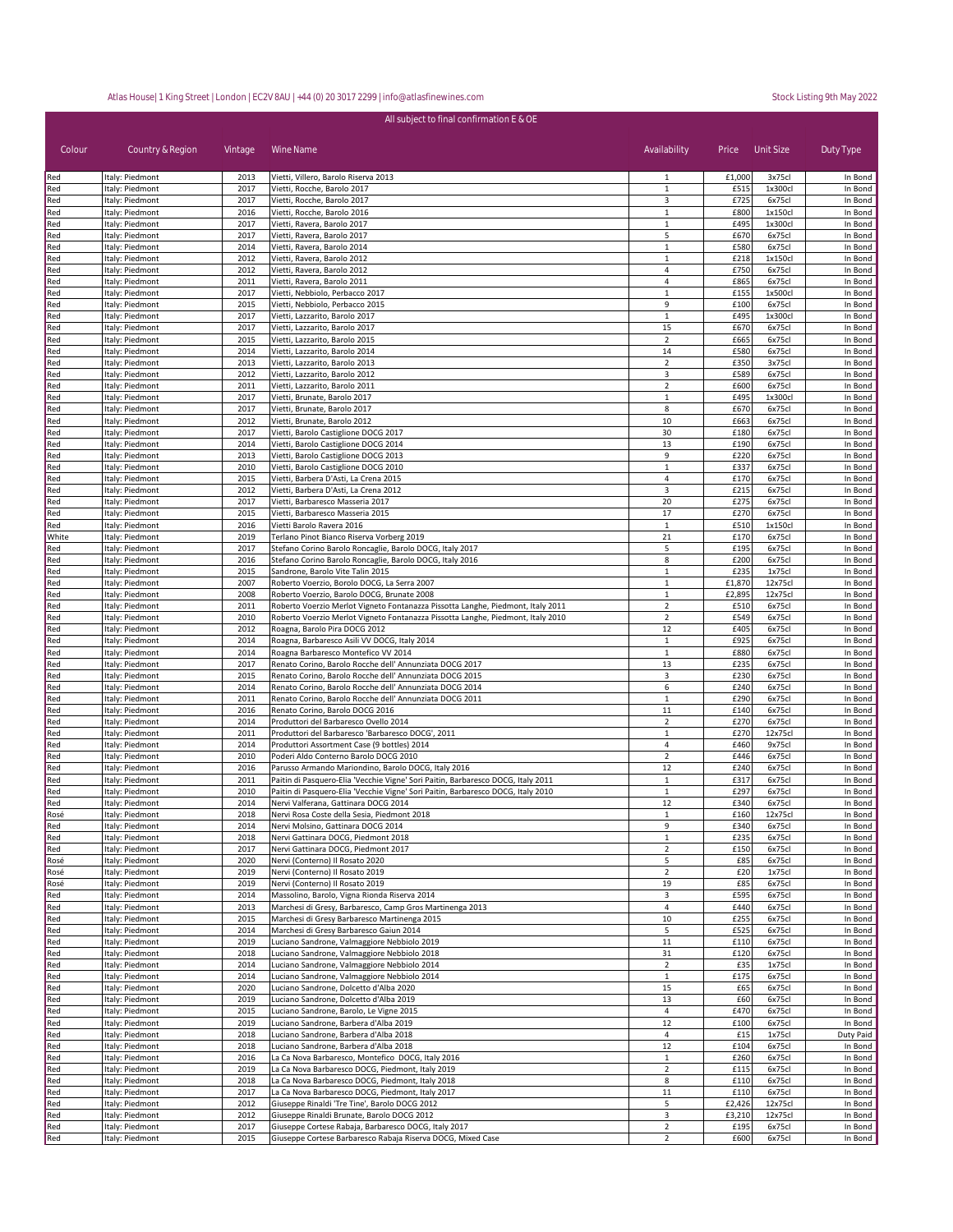| All subject to final confirmation E & OE |                                    |              |                                                                                                                                      |                                |                  |                   |                    |  |
|------------------------------------------|------------------------------------|--------------|--------------------------------------------------------------------------------------------------------------------------------------|--------------------------------|------------------|-------------------|--------------------|--|
| Colour                                   | Country & Region                   | Vintage      | Wine Name                                                                                                                            | Availability                   | Price            | Unit Size         | Duty Type          |  |
| Red                                      | Italy: Piedmont                    | 2015         | Giovanni Rosso, Barolo, Serra 2015                                                                                                   | 10                             | £287             | 6x75cl            | In Bond            |  |
| Red                                      | Italy: Piedmont                    | 2015         | Giovanni Rosso, Barolo, Cerretta 2015                                                                                                | $\overline{2}$                 | £332             | 6x75cl            | In Bond            |  |
| Red                                      | Italy: Piedmont                    | 2010         | Giacomo Fenocchio, Barolo, Cannubi 2010                                                                                              | $\mathbf{1}$                   | £270             | 6x75cl            | In Bond            |  |
| Red                                      | Italy: Piedmont                    | 2010         | Giacomo Fenocchio Barolo Villero, Barolo DOCG 2010                                                                                   | $\mathbf{1}$                   | £312             | 6x75cl            | In Bond            |  |
| Red                                      | Italy: Piedmont                    | 2017         | Giacomo Conterno, Barolo, Francia 2017                                                                                               | $\overline{2}$                 | £1,150           | 6x75cl            | In Bond            |  |
| Red                                      | Italy: Piedmont                    | 2017         | Giacomo Conterno, Barolo, Cerretta 2017                                                                                              | $\overline{2}$                 | £1,300           | 6x75cl            | In Bond            |  |
| Red<br>Red                               | Italy: Piedmont<br>Italy: Piedmont | 2016<br>2011 | Giacomo Conterno, Barolo, Cerretta 2016<br>Giacomo Conterno, Barolo, Cerretta 2011                                                   | $\mathbf{1}$<br>$\overline{2}$ | £1,200<br>£1,819 | 6x75cl<br>12x75cl | In Bond<br>In Bond |  |
| Red                                      | Italy: Piedmont                    | 2009         | Giacomo Conterno, Barolo, Cascina Francia 2009                                                                                       | 5                              | £960             | 6x75cl            | In Bond            |  |
| Red                                      | Italy: Piedmont                    | 2008         | Giacomo Conterno, Barolo, Cascina Francia 2008                                                                                       | $\overline{2}$                 | £1,254           | 6x75cl            | In Bond            |  |
| Red                                      | Italy: Piedmont                    | 2008         | Giacomo Conterno, Barolo, Cascina Francia 2008                                                                                       | 3                              | £2,985           | 12x75cl           | In Bond            |  |
| Red                                      | Italy: Piedmont                    | 2005         | Giacomo Conterno, Barolo, Cascina Francia 2005                                                                                       | 3                              | £2,213           | 12x75cl           | In Bond            |  |
| Red                                      | Italy: Piedmont                    | 2004         | Giacomo Conterno, Barolo, Cascina Francia 2004                                                                                       | $\overline{2}$                 | £1,752           | 6x75cl            | In Bond            |  |
| Red                                      | Italy: Piedmont                    | 2017         | Giacomo Conterno, Barolo, Arione 2017                                                                                                | 2                              | £1,150           | 6x75cl            | In Bond            |  |
| Red                                      | Italy: Piedmont                    | 2018         | Giacomo Conterno, Barbera d'Alba, Cascina Francia 2015                                                                               | 5                              | £210             | 6x75cl            | In Bond            |  |
| Red                                      | Italy: Piedmont                    | 2016         | Germano Ettore, Lazzarito Riserva, Barolo DOCG 2016                                                                                  | 20                             | £360             | 6x75cl            | In Bond            |  |
| Red                                      | Italy: Piedmont                    | 2018         | Germano Ettore Barolo Prapo, Barolo DOCG, Italy 2018                                                                                 | 5                              | £220             | 6x75cl            | In Bond            |  |
| Red                                      | Italy: Piedmont                    | 2004         | Gaja Langhe Sori Tildin 2004                                                                                                         | $\mathbf{1}$                   | £1,625           | 6x75cl            | In Bond            |  |
| Red                                      | Italy: Piedmont                    | 2015         | G.D. Vajra, Barolo, Albe 2015                                                                                                        | 6                              | £190             | 6x75cl            | In Bond            |  |
| Red                                      | Italy: Piedmont                    | 2014         | G.D. Vajra, Barolo, Albe 2014                                                                                                        | $\overline{2}$                 | £185             | 6x75cl            | In Bond            |  |
| Red                                      | Italy: Piedmont                    | 2017         | G.D. Vajra Ravera, Barolo DOCG 2017                                                                                                  | 9                              | £295             | 6x75cl            | In Bond            |  |
| Red                                      | Italy: Piedmont                    | 2015         | G.D. Vajra Ravera, Barolo DOCG 2015                                                                                                  | 6                              | £300             | 6x75cl            | In Bond            |  |
| Red                                      | Italy: Piedmont                    | 2014         | G.D. Vajra Ravera, Barolo DOCG 2014                                                                                                  | 12                             | £270             | 6x75cl            | In Bond            |  |
| Red                                      | Italy: Piedmont                    | 2018         | G.D. Vajra Langhe Nebbiolo, Piedmont, Italy 2018                                                                                     | $\mathbf{1}$                   | £90              | 6x75cl            | In Bond            |  |
| Red                                      | Italy: Piedmont                    | 2016         | G.D. Vajra 'Coste di Rose', Barolo DOCG, Italy 2016                                                                                  | $\mathbf{1}$                   | £275             | 6x75cl            | In Bond            |  |
| Red                                      | Italy: Piedmont                    | 2015         | G.D. Vajra Bricco delle Viole, Barolo DOCG 2015                                                                                      | 5                              | £340             | 6x75cl            | In Bond            |  |
| Red                                      | Italy: Piedmont                    | 2014         | G.D. Vajra Bricco delle Viole, Barolo DOCG 2014                                                                                      | $\mathbf{1}$                   | £325             | 6x75cl            | In Bond            |  |
| Red                                      | Italy: Piedmont                    | 2013         | G.D. Vajra Bricco delle Viole, Barolo DOCG 2013                                                                                      | $\mathbf{1}$                   | £450             | 6x75cl            | In Bond            |  |
| Red                                      | Italy: Piedmont                    | 2017<br>2017 | Fratelli Alessandria Barolo San Lorenzo, Barolo DOCG, Italy 2017<br>Fratelli Alessandria Barolo Monvigliero, Barolo DOCG, Italy 2017 | 3<br>$\mathbf{1}$              | £290<br>£200     | 6x75cl<br>3x75cl  | In Bond<br>In Bond |  |
| Red<br>Red                               | Italy: Piedmont<br>Italy: Piedmont | 2017         | Fratelli Alessandria Barolo Monvigliero, Barolo DOCG, Italy 2017                                                                     | $\mathbf{1}$                   | £425             | 6x75cl            | In Bond            |  |
| Red                                      | Italy: Piedmont                    | 2017         | Fratelli Alessandria Barolo Gramolere, Barolo DOCG, Italy 2017                                                                       | 3                              | £250             | 6x75cl            | In Bond            |  |
| Red                                      | Italy: Piedmont                    | 2017         | Fratelli Alessandria Barolo DOCG, 2017                                                                                               | 10                             | £175             | 6x75cl            | In Bond            |  |
| Red                                      | Italy: Piedmont                    | 2015         | Francesco Rinaldi & Figli Cannubi, Barolo DOCG, Italy 2015                                                                           | $\overline{2}$                 | £208             | 6x75cl            | In Bond            |  |
| Red                                      | Italy: Piedmont                    | 2015         | Francesco Rinaldi & Figli Brunate, Barolo DOCG, Italy 2015                                                                           | $\overline{2}$                 | £198             | 6x75cl            | In Bond            |  |
| Red                                      | Italy: Piedmont                    | 2005         | Falletto di Bruno Giacosa, Barolo Rocche 2005                                                                                        | $\overline{2}$                 | £1,327           | 6x75cl            | In Bond            |  |
| Red                                      | Italy: Piedmont                    | 2012         | Elvio Cogno, Barolo, Ravera DOCG 2012                                                                                                | $\overline{2}$                 | £230             | 6x75cl            | In Bond            |  |
| Red                                      | Italy: Piedmont                    | 2015         | Elio Sandri Cascina Disa 'Perno', 2015                                                                                               | 3                              | £250             | 6x75cl            | In Bond            |  |
| Red                                      | Italy: Piedmont                    | 2020         | Elio Sandri Cascina Disa Langhe Nebbiolo, 2020                                                                                       | 4                              | £165             | 6x75cl            | In Bond            |  |
| Red                                      | Italy: Piedmont                    | 2010         | Elio Grasso, Barolo, Ginestra Vigna Casa Maté 2010                                                                                   | $\mathbf{1}$                   | £450             | 6x75cl            | In Bond            |  |
| Red                                      | Italy: Piedmont                    | 2017         | Elio Grasso, Barolo, Ginestra Casa Maté 2017                                                                                         | $\overline{2}$                 | £300             | 6x75cl            | In Bond            |  |
| Red                                      | Italy: Piedmont                    | 2013         | Elio Grasso, Barolo Riserva Rüncot 2013                                                                                              | 3                              | £1,200           | 6x75cl            | In Bond            |  |
| Red                                      | Italy: Piedmont                    | 2017         | Elio Grasso Vigna Martina Barbera d'Alba, Piedmont 2017                                                                              | 19                             | £120             | 6x75cl            | In Bond            |  |
| Red                                      | Italy: Piedmont                    | 2010         | Elio Altare Arborina Langhe 2010                                                                                                     | $\mathbf{1}$                   | £495             | 6x75cl            | In Bond            |  |
| Red                                      | Italy: Piedmont                    | 2017         | E. Pira e Figli, Chiara Boschis, Via Nuova, Barolo 2017                                                                              | 11                             | £295             | 6x75cl            | In Bond            |  |
| Red                                      | Italy: Piedmont                    | 2010         | E. Pira e Figli, Chiara Boschis, Via Nuova, Barolo 2010                                                                              | 5                              | £675             | 6x75cl            | In Bond            |  |
| Red                                      | Italy: Piedmont                    | 2010         | E. Pira e Figli, Chiara Boschis, Mosconi, Barolo 2010                                                                                | $\mathbf{1}$                   | £376             | 6x75cl            | In Bond            |  |
| Red                                      | Italy: Piedmont                    | 2017         | E. Pira e Figli, Chiara Boschis, Cannubi, Barolo 2017                                                                                | 5                              | £350             | 6x75cl            | In Bond            |  |
| Red                                      | Italy: Piedmont                    | 2015         | E. Pira e Figli, Chiara Boschis, Cannubi, Barolo 2015                                                                                | $\mathbf 1$                    | £436             | 6x75cl            | In Bond            |  |
| Red                                      | Italy: Piedmont                    | 2017         | E. Pira & Figli Chiara Boschis Mosconi, Barolo DOCG, Italy 2017                                                                      | 8<br>$\mathbf{1}$              | £280<br>£646     | 6x75cl<br>12x75cl | In Bond<br>In Bond |  |
| Red                                      | Italy: Piedmont<br>Italy: Piedmont | 2008<br>2016 | Conterno Fantino, Barolo Vigna Gris 2008<br>Ceretto Bricco Rocche, Barolo DOCG, Italy 2016                                           | $\mathbf{1}$                   | £891             | 6x75cl            | In Bond            |  |
| Red<br>Red                               | Italy: Piedmont                    | 2011         | Cavallotto, Barolo Riserva Bricco Boschis, Vigna San Guiseppe 2011                                                                   | 3                              | £440             | 6x75cl            | In Bond            |  |
| Red                                      | Italy: Piedmont                    | 2004         | Cavallotto Barolo Bricco Boschis 2004                                                                                                | $\mathbf{1}$                   | £913             | 12x75cl           | In Bond            |  |
| Red                                      | Italy: Piedmont                    | 2011         | Cappellano Otin Fiorin Pie Rupestris 2011                                                                                            | $\mathbf{1}$                   | £1,054           | 6x75cl            | In Bond            |  |
| Red                                      | Italy: Piedmont                    | 2012         | Cappellano Nebiolo d'Alba, Piedmont, Italy 2012                                                                                      | $\mathbf{1}$                   | £805             | 12x75cl           | In Bond            |  |
| White                                    | Italy: Piedmont                    | 2016         | Cantina Terlano, Terlaner Nova Domus Riserva 2016                                                                                    | $\overline{2}$                 | £495             | 6x150cl           | In Bond            |  |
| Red                                      | Italy: Piedmont                    | 2012         | Cantina del Pino, Barbaresco Ovello 2012                                                                                             | $\mathbf{1}$                   | £188             | 6x75cl            | In Bond            |  |
| Red                                      | Italy: Piedmont                    | 2017         | Brovia, Barolo, Ca Mia 2017                                                                                                          | 9                              | £335             | 6x75cl            | In Bond            |  |
| Red                                      | Italy: Piedmont                    | 2010         | Brovia, Barolo, Ca Mia 2010                                                                                                          | $\mathbf{1}$                   | £890             | 6x75cl            | In Bond            |  |
| Red                                      | Italy: Piedmont                    | 2010         | Brovia, Barolo, Ca Mia 2010                                                                                                          | $\mathbf{1}$                   | £1,764           | 12x75cl           | In Bond            |  |
| Red                                      | Italy: Piedmont                    | 2017         | Brovia Villero, Barolo DOCG, Italy 2017                                                                                              | 9                              | £335             | 6x75cl            | In Bond            |  |
| Red                                      | Italy: Piedmont                    | 2017         | Brovia Rocche di Castiglione, Barolo DOCG, Italy 2017                                                                                | 9                              | £335             | 6x75cl            | In Bond            |  |
| Red                                      | Italy: Piedmont                    | 2017         | Brovia Barolo DOCG, Piedmont, Italy 2017                                                                                             | 9                              | £170             | 6x75cl            | In Bond            |  |
| Red                                      | Italy: Piedmont                    | 2016         | Brovia Barolo DOCG, Piedmont, Italy 2016                                                                                             | 20                             | £250             | 6x75cl            | In Bond            |  |
| Red                                      | Italy: Piedmont                    | 2016         | Brovia Barolo DOCG, Piedmont, Italy 2016                                                                                             | 1                              | £440             | 12x75cl           | In Bond            |  |
| Red                                      | Italy: Piedmont                    | 2015         | Brovia Barolo DOCG, Piedmont, Italy 2015                                                                                             | 11                             | £195             | 6x75cl            | In Bond            |  |
| Red                                      | Italy: Piedmont                    | 2009         | Brezza Sarmassa, Barolo DOCG, Italy, 2009                                                                                            | $\mathbf{1}$                   | £559             | 12x75cl           | In Bond            |  |
| Red                                      | Italy: Piedmont                    | 2010         | Azelia di Luigi Scavino Bricco Fiasco, Barolo DOCG, Italy 2010                                                                       | 3                              | £381             | 6x75cl            | In Bond            |  |
| Red                                      | Italy: Piedmont                    | 2010         | Andrea Oberto Vigneto Brunate, Barolo DOCG, Italy, 2010                                                                              | $\mathbf{1}$                   | £257             | 6x75cl            | In Bond            |  |
| Red                                      | Italy: Sicily                      | 2016         | Tenuta delle Terre Nere, Calderare Sottana 2016                                                                                      | $\overline{2}$                 | £270             | 6x75cl            | In Bond            |  |
| Red                                      | Italy: Sicily                      | 2015         | Le Vigne di Eli Moganazzi - Volta Sciara Etna Rosso, Sicily 2015                                                                     | $\mathbf{1}$                   | £120<br>£195     | 6x75cl            | In Bond            |  |
| Red<br>Rosé                              | Italy: Sicily                      | 2017<br>2016 | Gulfi Nerobufaleffj, Nero d'Avola Sicilia IGT, 2017                                                                                  | $\overline{2}$<br>$\mathbf{1}$ | £90              | 6x75cl<br>6x75cl  | In Bond<br>In Bond |  |
| Red                                      | Italy: Sicily<br>Italy: Sicily     | 2016         | Graci Etna Rosato, Sicily, Italy 2016<br>Feudo Montoni 'Vrucara' Nero d'Avola Sicilia IGT, 2016                                      | $\mathbf{1}$                   | £155             | 6x75cl            | In Bond            |  |
| Red                                      | Italy: Sicily                      | 2018         | Feudo Montoni Vigna del Core Perricone Sicilia IGT, 2018                                                                             | $\overline{4}$                 | £100             | 6x75cl            | In Bond            |  |
| White                                    | Italy: Trentino Alto Adige         | 2013         | Weingut Kofererhof Sylvaner Alto Adige Valle Isarco, Trentino-Alto Adige 2013                                                        | $\mathbf{1}$                   | £130             | 6x75cl            | Duty Paid          |  |
| White                                    | Italy: Trentino Alto Adige         | 2015         | Terlano-Kellerei Terlan 'Terlaner I Primo Grande Cuvee',2015                                                                         | $\overline{2}$                 | £620             | 3x75cl            | In Bond            |  |
| Red                                      | Italy: Tuscany                     | 2011         | Tua Rita, Redigaffi, IGT Toscana 2011                                                                                                | $\overline{2}$                 | £780             | 6x75cl            | In Bond            |  |
| Red                                      | Italy: Tuscany                     | 2012         | Tenuta Sette Ponti Podere Orma 'Orma' Bolgheri 2012                                                                                  | $\overline{4}$                 | £257             | 6x75cl            | In Bond            |  |
| Red                                      | Italy: Tuscany                     | 2020         | Tenuta San Guido, Guidalberto, Bolgheri 2020                                                                                         | 3                              | £180             | 6x75cl            | In Bond            |  |
| Red                                      | Italy: Tuscany                     | 2019         | Tenuta San Guido, Guidalberto, Bolgheri 2019                                                                                         | 5                              | £145             | 6x75cl            | In Bond            |  |
| Red                                      | Italy: Tuscany                     | 2018         | Tenuta San Guido, Guidalberto, Bolgheri 2018                                                                                         | 4                              | £145             | 6x75cl            | In Bond            |  |
| Red                                      | Italy: Tuscany                     | 2018         | Tenuta San Guido, Guidalberto, Bolgheri 2018                                                                                         | $\mathbf{1}$                   | £165             | 1x300cl           | Duty Paid          |  |